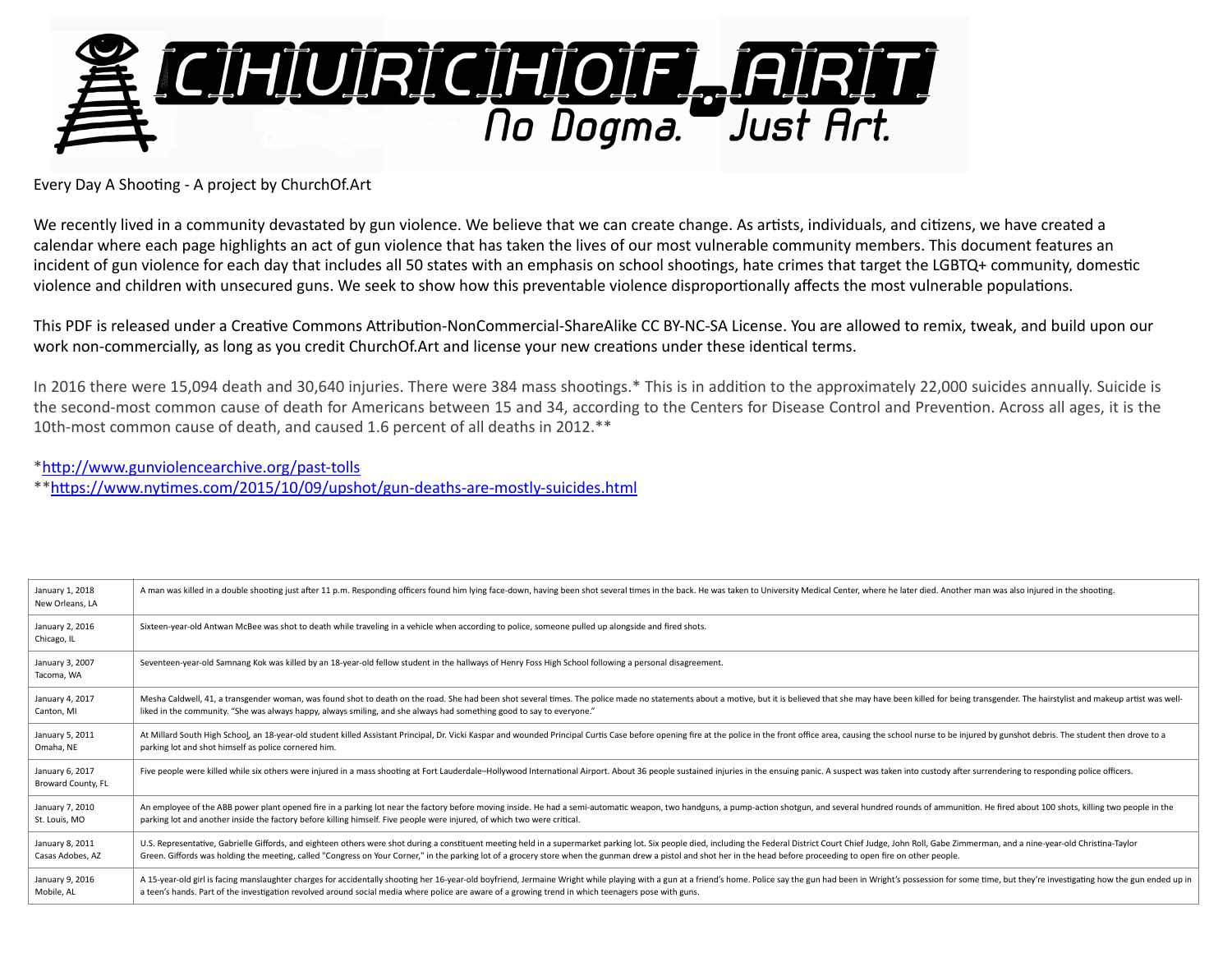| January 10, 2016<br>Lumberton, NC     | According to the police, a 3-year-old boy died after accidentally shooting himself with a handgun he found behind the counter of his father's convenience store. The boy was at the store with his father. The boy found the g<br>had been diverted momentarily. A customer was in the store at the time. The boy was taken to Southeastern Regional Medical Center, where he was pronounced dead.                                                               |
|---------------------------------------|------------------------------------------------------------------------------------------------------------------------------------------------------------------------------------------------------------------------------------------------------------------------------------------------------------------------------------------------------------------------------------------------------------------------------------------------------------------|
| January 11, 2002<br>New Orleans, LA   | Kevin Paris, a 33-year-old gay man, was stabbed, shot, and dismembered by his murderer.                                                                                                                                                                                                                                                                                                                                                                          |
| January 12, 2010<br>Kennesaw, GA      | The shooter, a former employee of a truck rental business, walked into the workplace wearing camouflage. He opened fire, shooting five persons. Four of the victims were employees, and one was a customer. One of the victims<br>victims were transported in critical condition to a local hospital. The customer died at the hospital, while another employee died the next day, bringing the death toll to three. Two people were shot multiple times but sur |
| January 13, 2017<br>Carthage, MO      | Ten-year-old Sa'nya LaTrinity Faith Hill died after being fatally shot by another child, according to investigators. She was pronounced dead at Mercy Hospital Joplin after officers found her unconscious in her home from a<br>Hill's home at the time. Evidence indicates one of the children found a gun inside the residence and mishandled the weapon, causing Hill's death.                                                                               |
| January 14, 2016<br>Antioch, TN       | Two 16-year-olds were charged for the deaths of another 16-year-old, Eduardo Trejo, and 15-year-old Jonathan Martinez. The investigation indicates one of the shooters conspired with the other to lure Trejo to his home. Pol<br>story that shooting took place at the house during an attempted burglary. When officers arrived at the scene, they found the two teenage victims with fatal gunshot wounds on the home's back deck.                            |
| January 15, 2013<br>Hazard, KY        | A 21-year-old gunman shot and killed three people, including a 12-year-old girl, in the parking lot of Hazard Community and Technical College.                                                                                                                                                                                                                                                                                                                   |
| January 16, 2002<br>Grundy, VA        | A recently dismissed 42-year-old male graduate student killed three at the Appalachian School of Law. The dean, Anthony Sutin, 42, and professor Thomas Blackwell, 41, were killed along with a student, Angela Dales, 33. Thr                                                                                                                                                                                                                                   |
| January 17, 1989<br>Stockton, CA      | A 24-year-old gunman fatally shot five children and wounded 32 others at the Cleveland Elementary School before taking his own life. The victims were children of refugees from Southeast Asia. The shooter had a history of v<br>activities.                                                                                                                                                                                                                    |
| January 18, 1993<br>Grayson, KY       | A 17-year-old male student at East Carter High School fatally shot his English teacher, Deanna McDavid, 48, and the head custodian, Marvin Hicks, 52.                                                                                                                                                                                                                                                                                                            |
| January 19, 2013<br>South Valley, NM  | Five members of a family were found dead inside a house by the police. A rifle was used to shoot the woman and three children, while a semi-automatic rifle was believed to be the weapon used to kill the adult male when he<br>another member of the family, was arrested in connection with the shooting.                                                                                                                                                     |
| January 20, 1983<br>St. Louis Co., MO | A male eighth-grader entered a study hall classroom and opened fire, killing 15-year-old Randall Koger, and injuring 15-year-old Greg Saffo. He then took his own life.                                                                                                                                                                                                                                                                                          |
| January 21, 1985<br>Goddard, KS       | A 14-year-old male student armed with a rifle and a handgun killed principal, James McGee, and wounded two teachers and a student at Goddard Junior High School.                                                                                                                                                                                                                                                                                                 |
| January 22, 2017<br>Boca Raton, FL    | James Cartigiano, 16, was shot in the head by his friend and was declared brain-dead three days later. At the time of the shooting, there were several loaded guns throughout the residence and no adults in the home. The sho                                                                                                                                                                                                                                   |
| January 23, 2018<br>Benton, KY        | A 15-year-old student shot 16 people, killing two other 15-year-olds, at Marshall County High School. The student faces two charges of murder and 12 counts of first-degree assault.                                                                                                                                                                                                                                                                             |
| January 24, 2017<br>Jersey City, NJ   | Three Jersey City residents, one of them a juvenile, were charged in the fatal shooting of 18-year-old Adrian Rivera in his family's apartment at the Andrew Jackson Gardens public housing complex in what authorities say wa                                                                                                                                                                                                                                   |
| January 25, 1993<br>Langley, VA       | A shooter killed two CIA employees and wounded three others outside the Agency headquarters' campus. He shot employees in their cars as they were waiting at a stoplight.                                                                                                                                                                                                                                                                                        |
| January 26, 2002<br>Houston, TX       | Bibi Barajas, a transgender woman, was found dead from multiple gunshot wounds to the neck, arm, and chest near an LGBT club. She was one of 7 transgender women murdered in Houston within a 3-year period.                                                                                                                                                                                                                                                     |
| January 27, 1997<br>W. Palm Beach, FL | A 14-year-old male, Conniston Middle School student fatally shot his 14-year-old classmate, John Pierre Kamel, just minutes before school started, over a \$40 debt.                                                                                                                                                                                                                                                                                             |
| January 28, 2017<br>Long Beach, CA    | Jose De Jesus Flores, a 17-year-old boy, was killed in a possibly gang-related shooting. Authorities said that when officers arrived, they found the boy with multiple gunshot wounds. He was taken to the hospital by paramed                                                                                                                                                                                                                                   |
| January 29, 1979<br>San Diego, CA     | A 16-year-old female student opened fire on Grover Cleveland Elementary School from her home across the street, killing two adults and wounding nine people.                                                                                                                                                                                                                                                                                                     |
| January 30, 2006<br>Goleta, CA        | A former US Postal Service employee shot and killed seven people at the Goleta Postal Facility before taking her own life.                                                                                                                                                                                                                                                                                                                                       |
| January 31, 2017<br>New Orleans, LA   | Two victims, both males, were killed after a number of subjects drove up in a silver vehicle and opened fire on them while they were sitting inside a car outside Edna Karr High School in Algiers. The shooting prompted the<br>basketball game, New Orleans police said.                                                                                                                                                                                       |
| February 1, 2017<br>Carlsbad, NM      | A two-year-old boy was killed by a single bullet from a loaded handgun that he and his three brothers ages between 2 and 5 years had been playing with. The boys were at home with their mother and visitors at the time of th                                                                                                                                                                                                                                   |
| February 2, 2017<br>Myrtle Beach, SC  | A three-year-old boy was killed when the child got hold of a weapon, leading to the shooting. He died at the hospital emergency room from a single gunshot wound. The coroner said that the shooting appeared accidental.                                                                                                                                                                                                                                        |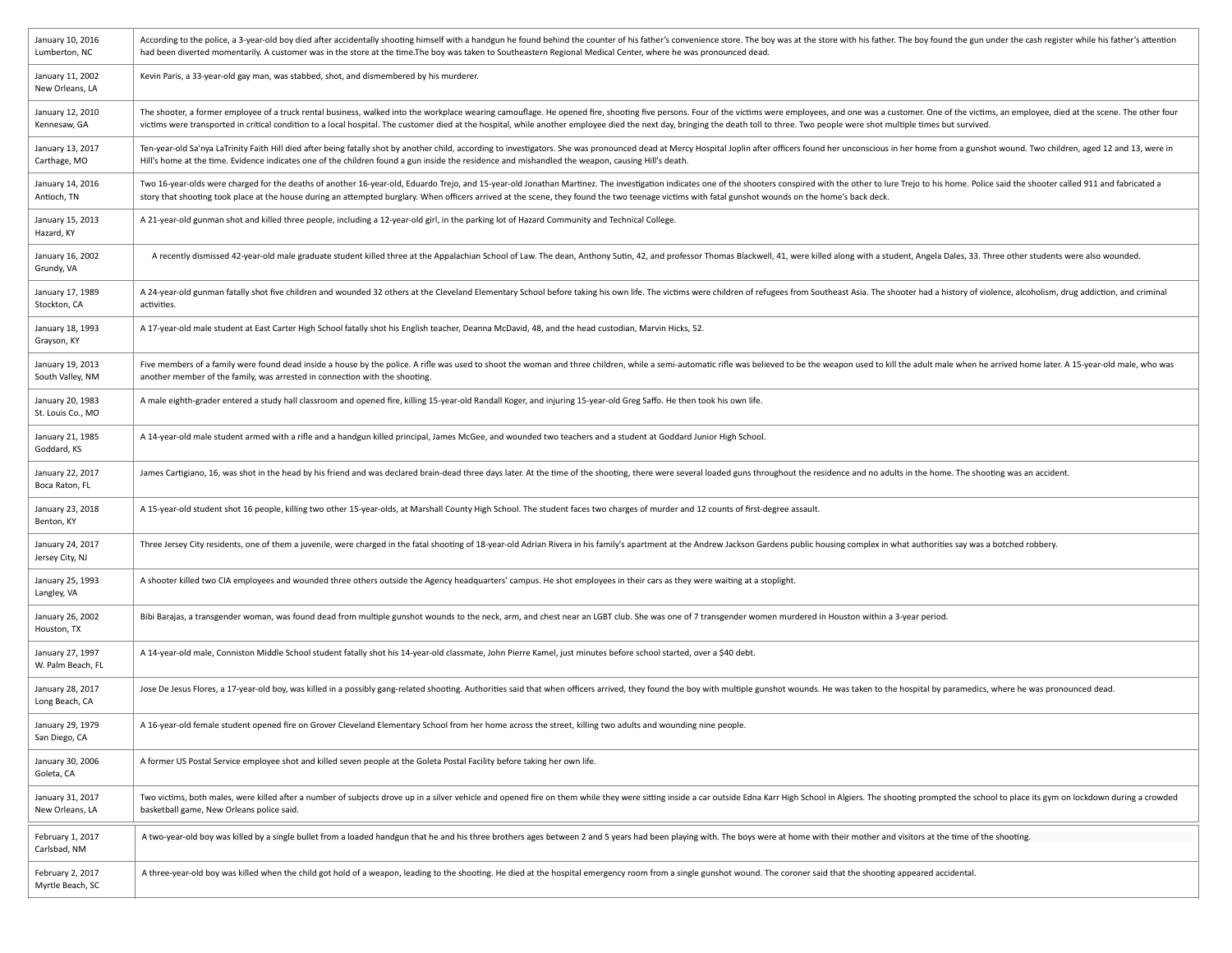| February 3, 2017<br>Dudley, MA            | According to reports from the police, an 11-year-old sixth-grader in Dudley Middle School died after accidentally shooting himself in the head.                                                                                                                                                                                                                                                                                                                  |
|-------------------------------------------|------------------------------------------------------------------------------------------------------------------------------------------------------------------------------------------------------------------------------------------------------------------------------------------------------------------------------------------------------------------------------------------------------------------------------------------------------------------|
| February 4, 2018<br>Jacksonville, FL      | Celine Walker, 36, was fatally shot in a hotel room. For several days, it was unknown that Walker was trans because local police claimed to not refer to victims as transgender.                                                                                                                                                                                                                                                                                 |
| February 5, 2010<br>Madison, AL           | A 14-year-old student killed another 14-year-old classmate, Todd Brown, at Discovery Middle School as classes were changing. The shooting was possibly related to gang activities. In May 2013, the shooter pleaded guilty to                                                                                                                                                                                                                                    |
| February 6, 2018<br>Buffalo, NY           | Tonya Harvey, 35, was fatally shot. Police have confirmed they are looking into the incident as a possible hate crime because she was a transwoman. She was described as "so sweet and loving."                                                                                                                                                                                                                                                                  |
| February 7, 2008<br>Kirkwood, MO          | A gunman went on a shooting rampage at a public meeting in the city hall, leaving six people dead and two others injured. The gunman shot one police officer with a revolver across the side street from and took the officer'<br>he shot a police officer, the public works director, two council members, the mayor, and a reporter. In total, the gunman killed five and wounded two others - one of the two injured victims, the mayor, later died.          |
| February 8, 2017<br>Toledo, OH            | Jojo Striker, 23, a transgender woman, was found dead in a garage. She had suffered a single gunshot wound to her torso. The head of Equality Toledo called for a thorough investigation. "We hope that throughout the continu<br>immediately rule out the possibility of a hate crime," he told the newspaper.                                                                                                                                                  |
| February 9, 1978<br>St. Albans, WV        | A 14-year-old Hayes Junior High School student killed his 14-year-old schoolmate, Arthur Clinton Smith.                                                                                                                                                                                                                                                                                                                                                          |
| February 10, 2017<br>New Smyrna Beach, FL | James Jackson, 26, was shot and killed. Rescue crews rushed Jackson to the hospital, but officials said he later died from his injuries. His 32-year-old shooter was seen leaving the shooting scene into a nearby home and la<br>with second-degree murder and possession of a firearm by a convicted felon. Police said a group of people were in the street when the two men started arguing. The shooter then fired several shots, striking Jackson.         |
| February 11, 1988<br>Largo, FL            | Two 15-year-old male students took stolen handguns to Pinellas Park High School. One of the students shot two assistant principals and a student-teacher inside the school's cafeteria. 53-year-old Richard Allen died from hi<br>Bloznalis, were wounded                                                                                                                                                                                                        |
| February 12, 2008<br>Oxnard, CA           | A 14-year-old male student shot his 15-year-old classmate, Lawrence "Larry" King, twice in the head in the computer laboratory of E.O. Green Junior High School. The shooter was apprehended in a nearby neighborhood. King, w<br>believed that the shooting was a hate crime. The shooter pleaded guilty to second-degree murder and was sentenced to 21 years in prison.                                                                                       |
| February 13, 2017<br>St. Louis, MO        | Mi'Kenzie Bostic, a 6-year-old girl, was found dead on the floor in a bedroom, having been shot in the head. Investigators are looking into various scenarios. One is that the girl may have gotten her hands on the gun and a<br>have accidentally shot her, or someone else shot her. Police stated that three other siblings of the young girl were in the home, along with the child's mother and boyfriend at the time of the shooting. No one else was hur |
| February 14, 2018<br>Parkland, FL         | A 19-year-old former student, expelled from the Marjory Stoneman Douglas High School over disciplinary problems, returned to the school and gunned down students and staff, killing 17 people.                                                                                                                                                                                                                                                                   |
| February 15, 2017<br>Summerville, MD      | Lewis Hay Frampton IV, 27, was killed in a shooting, and a second victim was transported in stable condition to an area hospital, according to the coroner's office. The incident remains under investigation, and no arrests                                                                                                                                                                                                                                    |
| February 16, 1912<br>Lagrange, NY         | Fourteen-year-old May McQuade was killed by a male classmate. The classmate alleged the shooting was accidental, and he did not think the gun was loaded.                                                                                                                                                                                                                                                                                                        |
| February 17, 2016<br>Falmouth, ME         | Police confirmed that a 17-year-old killed himself. The police chief said that they learned from a Facebook post that the young man was threatening suicide. When they heard what sounded like a gunshot, they responded to hi                                                                                                                                                                                                                                   |
| February 18, 2017<br>Texarkana, AR        | Police discovered a 12-year-boy had been shot. The boy was pronounced dead at a local hospital.<br>A 13-year-old juvenile was also at the scene. According to the police, the two juveniles were playing with the gun when it went off.                                                                                                                                                                                                                          |
| February 19, 2017<br>Monroe, LA           | Jaquarrius Holland, 18, was shot to death. Local media misgendered her, but a friend confirmed that she was a transgender woman. She was shot during an argument, and police have issued a warrant for the arrest of the shoot                                                                                                                                                                                                                                   |
| February 20, 2016<br>Kalamazoo Co., MI    | A series of apparently random shootings took place at an apartment complex, a car dealership, and outside a restaurant. Six people were killed, and two others were injured. Police charged a 45-year-old man with murder, ass<br>shootings.                                                                                                                                                                                                                     |
| February 21, 2017<br>Chicago, IL          | A transgender woman of color, Tiara Lashaytheboss Richmond, 24, was shot to death on Chicago's south side. She was shot in the chest, arm, and hand. According to Chicago Sun-Times, which misgendered her in its report, Rich<br>riding in a vehicle. The suspect fled the car, and police found Richmond lying on the ground when they arrived. She was pronounced dead at a nearby hospital.                                                                  |
| February 22, 1993<br>Los Angeles, CA      | Seventeen-year-old Michael Shean Ensley was fatally shot by a schoolmate, 15-year-old Robert Heard, in the corridor of Reseda High School's science building.                                                                                                                                                                                                                                                                                                    |
| February 23, 2018<br>Cleveland, OH        | Phylicia Mitchell, 45, a transgender woman, was shot and killed outside her home. The police are yet to offer a motive and the investigation is still ongoing. Her longtime partner described her as "funny and kind" and that                                                                                                                                                                                                                                   |
| February 24, 1984<br>Los Angeles, CA      | A gunman fatally shot two students and wounded twelve others who were leaving 49th Street Elementary School from his home across the street. He then committed suicide by shooting himself in the head. No motive was determin<br>misdemeanor charge of discharging a firearm within city limits, fined \$200 and placed on two years' probation.                                                                                                                |
| February 25, 2017<br>New Orleans, LA      | Nationally known performer Chyna Doll Dupree was shot to death near a shopping center. Dupree, who was also known as Chyna Gibson, was a drag performer who identified as a transgender woman. She had been living in CA but r<br>Orleans to celebrate Mardi Gras with friends and relatives.                                                                                                                                                                    |
| February 26, 2015<br>Tyrone, MO           | A 36-year-old gunman shot and killed seven people in several locations across the town of Tyrone, MO. The gunman was found dead of a self-inflicted gunshot wound the next day. No motive was given.                                                                                                                                                                                                                                                             |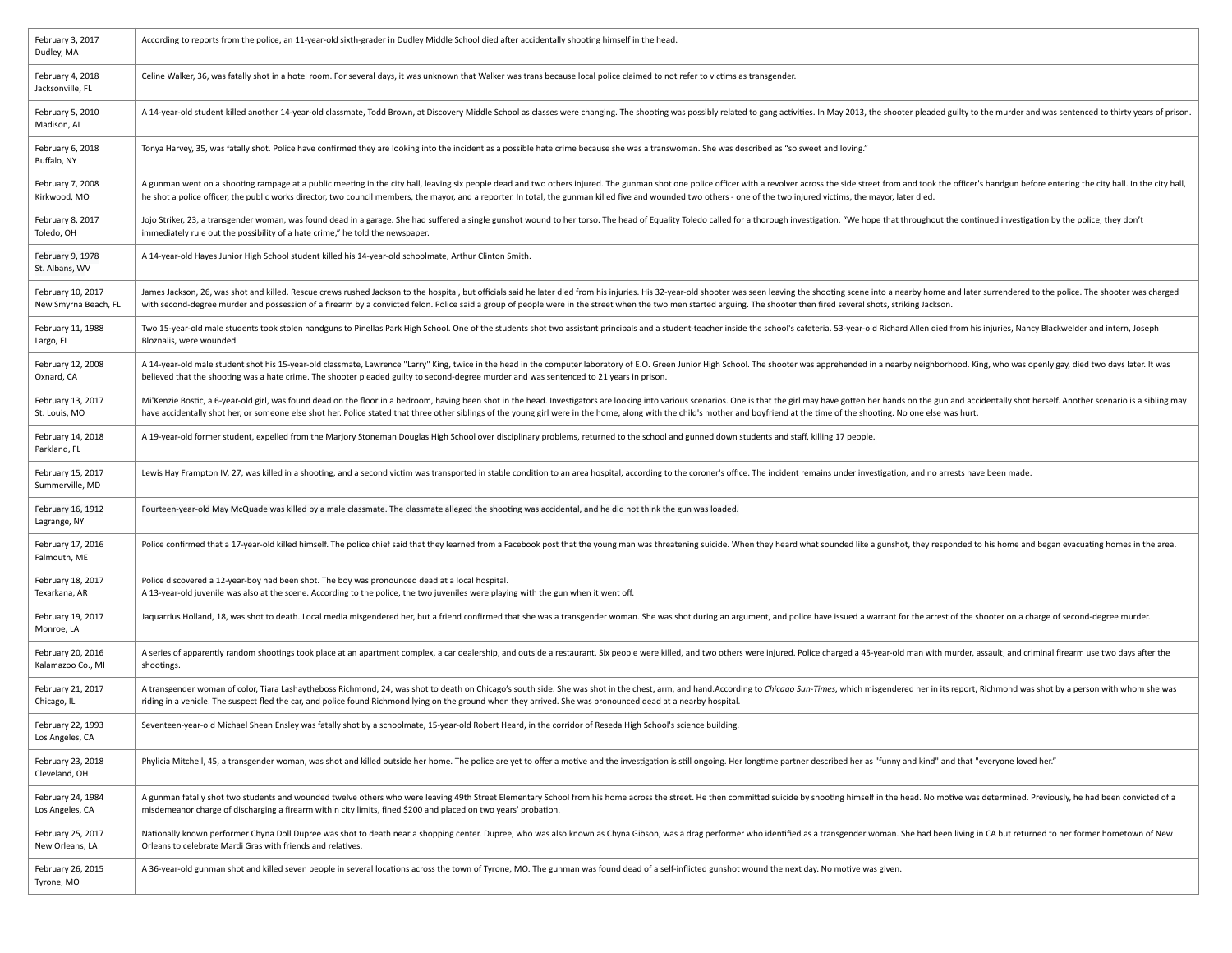| February 27, 2012                    | A 17-year-old student took a semi-automatic handgun and a knife to Chardon High School, where he fired ten shots at a group of students sitting in the cafeteria. He killed three boys and wounded three other students.       |
|--------------------------------------|--------------------------------------------------------------------------------------------------------------------------------------------------------------------------------------------------------------------------------|
| Chardon, OH                          | The shooter was arrested early the next morning and was charged as an adult with murder, attempted murder, and firearms offenses. He was convicted and sentenced to three life sentences without the possibility of parole.    |
| February 28, 2016                    | Demarkis Stansberry, a 30-year-old black transgender man, was fatally shot in the head by a 24-year-old shooter who turned himself in to local police the day of the shooting and confessed to killing Stansberry. The shooter |
| Baton Rouge, LA                      | of a weapon, and possession of a firearm by a felon. The shooter reportedly told police that he shot Stansberry by accident. He said he believed his gun was empty because he thought he had unloaded the entire clip on New Y |
| February 29, 2000<br>Flint, MI       | At Buell Elementary School, a 6-year-old boy fatally shot his 6-year-old classmate Kayla Rolland. The boy has since been the youngest documented school shooter.                                                               |
| March 1, 1998<br>Philadelphia, PA    | After a high school championship basketball game near the University of PA, gunfire broke out as the crowd left. A 22-year-old man was shot in the back and killed, and a student working at the fine arts building was shot i |
| March 2, 2016                        | Police believe the murder of Kedarie Johnson, a well-liked 16-year-old high school junior, shot to death March 2, was "not a random act." Johnson was described as a gender-fluid teen with evolving sexuality that included i |
| Burlington, IA                       | Johnson may have been targeted due to gender identity or orientation.                                                                                                                                                          |
| March 3, 2017<br>Borger, TX          | A 34-year-old gunman went to Blake Thorvalsden's apartment, barged in, began shooting Thorvalsden in front of a witness, and fled. Thorvalsden was pronounced dead on the scene.                                               |
| March 4, 2016                        | A Honolulu Police Department spokeswoman said two drivers got into a possible traffic-related argument. Witnesses reported the suspect exited a vehicle, shot the other driver, and then drove away. The victim, a 31-year-old |
| Aiea, HI                             | suspect, a 72-year-old man, barricaded himself in his home off Aiea Heights Drive, where police talked him into surrendering. He was arrested for investigation of second-degree murder                                        |
| March 5, 2001                        | A 15-year-old male student killed two students, 14-year-old Bryan Zuckor, and 15-year-old Randy Gordon, at Santana High School and wounded thirteen others. He was arrested and convicted of murder and attempted murder. He w |
| Santee, CA                           | after serving fifty years.                                                                                                                                                                                                     |
| March 6, 2012                        | A Spanish teacher at the Episcopal School of Jacksonville who had been fired that morning returned to the campus in the early afternoon, armed with an assault rifle which he concealed in a guitar case. He entered the offic |
| Jacksonville, FL                     | shots, fatally wounding her. The shooter then killed himself in the office.                                                                                                                                                    |
| March 7, 2018<br>Birmingham, AL      | One student was killed and another critically wounded after an accidental shooting during dismissal time at Huffman High School. The police wouldn't elaborate further.                                                        |
| March 8, 2017                        | Police say a man was charged with murdering a relative in a shooting near an elementary school. According to a Dallas police spokeswoman, a 36-year-old man was shot. The man wounded in the shooting drove away before crashi |
| Dallas, TX                           | Hospital in a critical condition and later pronounced deceased. A 68-year-old man was arrested and charged with murder in connection with the shooting. According to authorities, the shooting was being treated as an act of  |
| March 9, 2016,                       | Six people were killed, and three others injured in a mass shooting at a suburban home. Two men have been charged in connection with the shootings. One of the slain victims was a pregnant woman, and her unborn baby, who al |
| Wilkinsburg, PA                      | the day after the shooting.                                                                                                                                                                                                    |
| March 10, 2009                       | Ten people were killed in a shooting spree by a 28-year-old man. The shooter first killed his mother and burned down her house. Traveling to Samson, he killed his maternal grandmother, uncle, two cousins, and others, and w |
| Geneva County, AL                    | police, the shooter committed suicide, bringing the total number of dead to eleven in the related incidents. The shooter was said to have been depressed about lack of work. In a note, he said that his mother's family was n |
| March 11, 1908<br>Boston, MA         | Suffering from melancholia, due to overwork, a thirty-nine-year-old woman killed thirty-four-year-old Elizabeth Bailey Hardee, then shot herself, at the Laurens School, a fashionable boarding school for girls.              |
| March 12, 2017<br>Mt. Washington, PA | A 3-year-old girl got possession of a weapon that was unsecured in the house of a man, the toddler and her mother were visiting. She was killed when she shot herself in the chest.                                            |
| March 13, 2015                       | A 15-year-old boy accidentally shot and killed himself Friday while handling a stolen gun. Several people witnessed the shooting. Investigators determined after interviews and crime scene investigation that the boy was sho |
| Caldwell, ID                         | fired a single shot. Police decided the shooting was not a suicide. The juveniles involved in the theft of the gun have been identified by the police and would potentially face criminal charges. There is no indication that |
| March 14, 2017                       | The parents of a 12-year-old boy who was accidentally shot to death while playing with his younger brother are accused of causing the death. Prosecutors charged the parents with second-degree involuntary manslaughter and c |
| St Louis, MO                         | his 9-year-old brother were home alone when they began playing with a gun they found. The gun discharged, shooting the victim in the head. The child was pronounced dead at a hospital.                                        |
| March 15, 2017<br>St. Petersburg, FL | A man asked his mother to get him doughnuts, but she refused and called the police when he became angry. He killed her fiancé, Daniel Kulwicki, 68, with a shotgun and shot a deputy in the leg. At least 30 rounds were fired |
| March 16, 2018<br>Milwaukee, WI      | The Medical Examiner's office was called to a fatal double shooting near N. 27th St. and W. Roosevelt Dr. early in the morning. Two adults were pronounced dead.                                                               |
| March 17, 2018<br>Denver, CO         | A man was shot while driving. Multiple shots were fired, and his car struck a building. He was taken to the hospital, where he was later pronounced dead.                                                                      |
| March 18, 2013                       | A 30-year-old male student pulled a fire alarm at his dormitory to attract a crowd. He pointed a handgun at his roommate and threatened to shoot him in their room. He later released the roommate, who ran out and called 9-1 |
| Orlando, FL                          | head. Authorities found an assault weapon, a couple hundred rounds of ammunition, and four homemade bombs inside his backpack.                                                                                                 |
| March 19, 1982<br>Las Vegas, NV      | A 17-year-old male Valley High School student killed his teacher, Clarence Pigott, and wounded two students.                                                                                                                   |
| March 20, 2017<br>Lexington Park, MD | An armed student shot two others at Great Mills High School before a school resource officer shot and killed the shooter. One of the victims, a 16-year-old girl, was taken off life support two days later.                   |
| March 21, 2005                       | A 16-year-old male student killed his grandfather and grandfather's companion at their home, where he had been living at the Red Lake Indian Reservation. He then drove to Red Lake Senior High School. Armed with his grandfa |
| Red Lake, MN                         | teacher, and one security guard, wounding seven others, before committing suicide.                                                                                                                                             |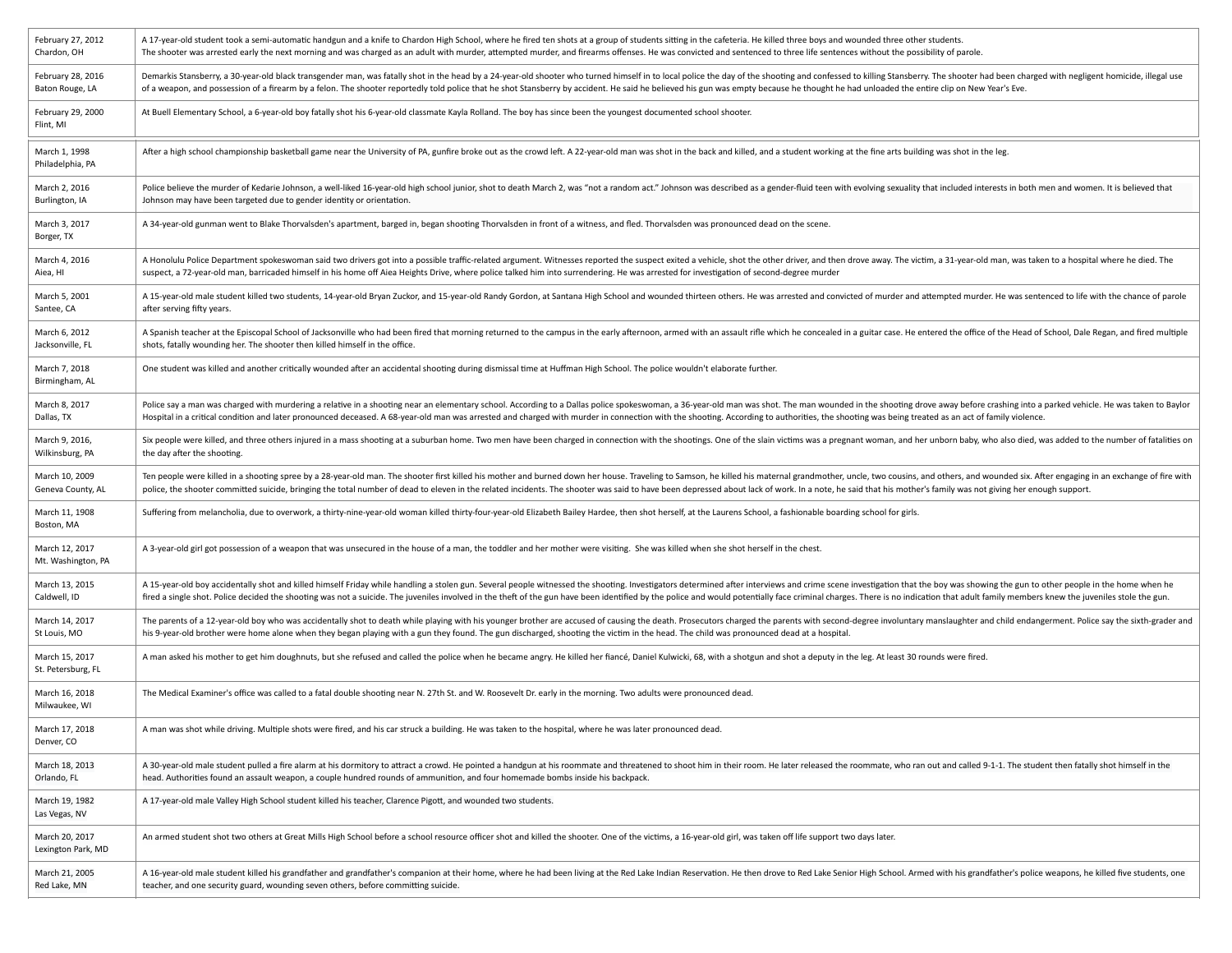| March 22, 2017<br>Baltimore, MD       | Alphonza Watson, a 38-year-old transgender woman of color, was found with a gunshot wound to the stomach. Police took her to Johns Hopkins Hospital, where she died shortly after.                                                                                                                                                                                                                                                                               |
|---------------------------------------|------------------------------------------------------------------------------------------------------------------------------------------------------------------------------------------------------------------------------------------------------------------------------------------------------------------------------------------------------------------------------------------------------------------------------------------------------------------|
| March 23, 2016<br>Los Angeles, CA     | Quartney Davia Dawsonn-Yochum, a transgender woman, was fatally shot Wednesday afternoon while she was walking her two dogs. A gunman approached and shot her in the head. She was pronounced dead at the scene, and the alleg<br>custody.                                                                                                                                                                                                                       |
| March 24, 2017<br>Fresno, CA          | A 26-year-old man was arrested after opening fire on his parents and family friends inside his home, killing his stepfather and injuring four others, including a baby. He also shot and killed the family dog. A motive in th                                                                                                                                                                                                                                   |
| March 25, 1968<br>High Point, NC      | A 15-year-old male student was killed just outside Central High School by his 15-year-old classmate.                                                                                                                                                                                                                                                                                                                                                             |
| March 26, 2018<br>Baton Rouge, LA     | Amia Tyrae Berryman, a transgender woman of color, 28, was fatally shot at a local motel. Few details are known about the crime, and police report they have no suspects or persons of interest.                                                                                                                                                                                                                                                                 |
| March 27, 2017<br>Stanford, FL        | Latina Herring, 35, called the police twice to make a complaint about her former boyfriend. The responding officers told her to stop calling 911 and accused her of making false accusations. Later that day, her former boyfr<br>automatic weapon killing her and her 8-year-old son. Her 7-year-old son and her father were also shot.                                                                                                                         |
| March 28, 2014<br>Lincoln, OM         | A 38-year-old Lincoln man was found fatally shot in a Lincoln house with a single gunshot wound to his chest. He was taken to a local hospital and was pronounced dead.                                                                                                                                                                                                                                                                                          |
| March 29, 2009<br>Carthage, NC        | A 45-year-old gunman opened fire at a 120-bed nursing home. The shooter killed eight people and wounded a ninth, before being shot and apprehended by the responding police officer, who was also injured. The shooter's estra<br>apparent target survived the shooting unharmed by hiding in a locked bathroom.                                                                                                                                                 |
| March 30, 1960<br>Alice, TX           | A 14-year-old female student brought a target pistol to Dubose Junior High School and fatally shot a 15-year-old male student in their 9th-grade science class. She believed he posed a threat to one of her girlfriends.                                                                                                                                                                                                                                        |
| March 31, 2011<br>Houston, TX         | Multiple gunmen opened fire during a powder puff football game at Worthing High School. Tremaine Paul, an 18-year-old former student, was killed. Five other people were injured.                                                                                                                                                                                                                                                                                |
| April 1, 2012<br>Chesterfield Co., SC | Sasha Wall, 29, a transgender woman of color, was fatally shot.                                                                                                                                                                                                                                                                                                                                                                                                  |
| April 2, 2012<br>Oakland, CA          | A 43-year-old gunman killed seven students with a handgun and wounded three others at Oikos University, a Christian college. He stole a victim's car to flee but was apprehended nearby hours later.                                                                                                                                                                                                                                                             |
| April 3, 2009<br>Binghamton, NY       | A 41-year-old shooter entered the American Civic Association immigration center and shot 17 inside. The shooter had taken English language classes there before dropping out. He shot a teacher and students from his former c<br>others before committing suicide.                                                                                                                                                                                              |
| April 4, 2009<br>Pittsburgh, PA       | A shootout occurred stemming from a mother and her 22-year-old son's argument over a dog urinating in the house. The son opened fire on two police officers responding to a 911 call from his mother, who was attempting to ge<br>house. Three police officers were killed, and two others were seriously injured. The shooter held police at bay for four hours as the fallen officers were left bleeding nearby, and emergency services were unable to reach t |
| April 5, 2017<br>Wichita, KS          | A 12-year-old Wichita boy was killed in a possible accidental shooting. The boy's father called 911 Tuesday evening after finding his son in a bedroom closet with a gunshot wound to his upper body. The boy was rushed to an<br>injuries. Police say the fatal injury appears to have been self-inflicted, they are working to determine whether the shooting was an accident or potentially a suicide.                                                        |
| April 6, 1918<br>Reeder, ND           | During an afternoon recess at his school, a boy was looking over a rifle; it accidentally discharged, striking the head of the boy in the seat to the front, killing him instantly.                                                                                                                                                                                                                                                                              |
| April 7, 1982<br>Littleton, CO        | A 13-year-old Deer Creek Junior High School student was killed by a 14-year-old classmate. The 14-year-old shooter was tried as an adult and sentenced to twelve years, plus one year of parole.                                                                                                                                                                                                                                                                 |
| April 8, 2017<br>Baltimore, MD        | At about 6 a.m., officers were called to the 200 block of Pearl St., just north of the University of Maryland Medical Center campus, on a report of a shooting. When officers arrived, they found two men who had been shot, a<br>said they died.                                                                                                                                                                                                                |
| April 9, 1952<br>NY City, NY          | A 15-year-old boarding school student shot and killed a dean rather than give up his pin-up pictures of girls in bathing suits.                                                                                                                                                                                                                                                                                                                                  |
| April 10, 2015<br>Houston, TX         | A 17-year-old male was arrested after shooting a 16-year-old after the two pulled into a gas station. Several teens were in the car, and the 17-year-old male was behind the wheel. He told the police he was handling a gun w<br>out of the car, stumbled, and fell. He was taken to the hospital where he died. Other teens in the car during the shooting are not facing charges.                                                                             |
| April 11, 2018<br>Stowe Twp, PA       | A shooting left 39-year-old Dolores Williams dead and her 15-year-old daughter critically injured. The ex-boyfriend of the 39-year-old woman was found dead inside his car of an apparent suicide.                                                                                                                                                                                                                                                               |
| April 12, 1994<br>Butte, MT           | A 10-year-old student who was teased because his parents have AIDS shot and killed an 11-year-old student on the playground of Margaret Leary Elementary School. The 10-year-old shooter was sent to a private residential tre                                                                                                                                                                                                                                   |
| April 13, 2015<br>Goldsboro, NC       | A faculty member of Wayne Community College was killed with a rifle in the school library. The 20-year-old gunman was arrested the next day and charged with first-degree murder.                                                                                                                                                                                                                                                                                |
| April 14, 2003<br>New Orleans, LA     | An 18-year-old male and a 17-year-old male opened fire in the gymnasium of John McDonogh High School, killing a 15-year-old student and wounding three female students. The 18-year-old was sentenced to life imprisonment, an                                                                                                                                                                                                                                   |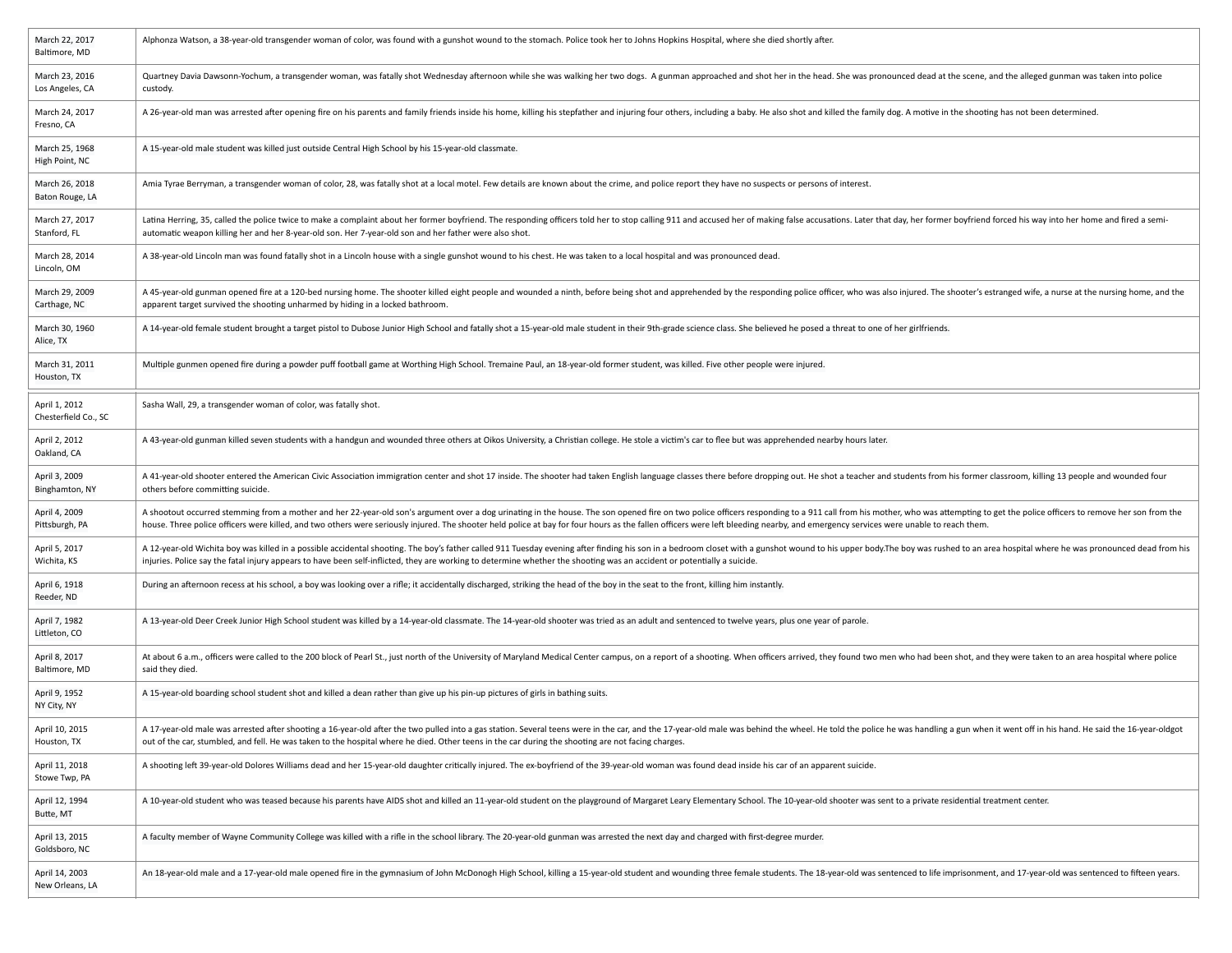| April 15, 1984<br>East New York, NY  | A gunman shot and killed ten people - three women, a teenage girl, and six children. There was one survivor, an infant girl.                                                                                                                                                                                                                                                                                                                                    |
|--------------------------------------|-----------------------------------------------------------------------------------------------------------------------------------------------------------------------------------------------------------------------------------------------------------------------------------------------------------------------------------------------------------------------------------------------------------------------------------------------------------------|
| April 16, 2007<br>Blacksburg, VA     | A 23-year-old male student killed thirty-two students and faculty members at VA Tech, wounding another seventeen students and faculty members in two separate attacks before committing suicide.                                                                                                                                                                                                                                                                |
| April 17, 1981<br>Ann Arbor, MI      | After setting off a homemade firebomb that forced students to flee the University of Michigan's Bursley Hall dorm, a 22-year-old psychology student shot his schoolmates at point-blank range. Nineteen-year-old pre-medical s<br>advisor, Douglas C. McGreaham, died at the hospital a few hours later. The shooter had been dismissed from UM once and was on the verge of another dismissal because of falling grades.                                       |
| April 18, 2013<br>Cambridge, MA      | A Massachusetts Institute of Technology campus police officer was shot multiple times and killed. The shooting was believed to be perpetrated by the suspects of the Boston Marathon bombings, which happened three days prior                                                                                                                                                                                                                                  |
| April 19, 2015<br>Victorville, CA    | A 16-year-old girl died after she was accidentally shot in the chest at home. She was rushed to a local hospital, where she was pronounced dead. Homicide detectives believed that she was accidentally shot by a 15-year-old                                                                                                                                                                                                                                   |
| April 20, 1999<br>Littleton, CO      | An 18-year-old male student and a 17-year-old male student at Columbine High School killed twelve students and one teacher, and wounded 21 others before committing suicide.                                                                                                                                                                                                                                                                                    |
| April 21, 2017<br>Miami Dade, FL     | Chayviss Reed, a 28-year-old transgender woman of color, was fatally shot. Police said there was "no evidence to indicate this was a hate crime." They are still looking for witnesses.                                                                                                                                                                                                                                                                         |
| April 21-22, 2016<br>Pike County, OH | Eight people were shot and killed in four homes in Pike County. Seven of the victims—six adults and a 16-year-old boy—were discovered to have been fatally shot, execution-style, in three adjacent houses, while the eighth v<br>house nearby. At least two shooters are believed to be responsible. All of the victims were members of the same family, and investigators believe the killings were premeditated and the perpetrators known to the family.    |
| April 23, 2016<br>Antigo, WI         | Two students at a prom at Antigo High School were shot and injured by an 18-year-old former student. The shooter later exchanged fire with a school resource officer in the school's parking lot and was captured after being<br>a hospital.                                                                                                                                                                                                                    |
| April 24, 2003<br>Red Lion, PA       | A 14-year-old male student entered Red Lion Area Junior High School armed with his stepfather's pistols. He killed the school's principal, Eugene Segro, then killed himself.                                                                                                                                                                                                                                                                                   |
| April 25, 1965<br>Orcutt, CA         | A 16-year-old male opened fire on cars traveling along U.S. Highway 101 just south of Orcutt, CA, from a nearby hilltop. Three people were killed, and ten were wounded before the shooter committed suicide when the police a                                                                                                                                                                                                                                  |
| April 26, 1978<br>Dallas, TX         | A 38-year-old janitor at Paul Dunbar Elementary School was killed by the 56-year-old grandmother of an 8-year-old who was allegedly spanked by the victim earlier.                                                                                                                                                                                                                                                                                              |
| April 27, 2017<br>W Palm Beach, FL   | Two men were found shot and killed in a Greenacres park. The sheriff's office stated that the men were targeted, and the shootings were not a random act.                                                                                                                                                                                                                                                                                                       |
| April 28, 2015<br>Brooklyn, NY       | According to the police, a gunfight broke out on a Brooklyn street during a funeral service where at least one shooter returned fire from inside the church vestibule, leaving two dead and four others injured.                                                                                                                                                                                                                                                |
| April 29, 1986<br>Senath, MO         | A 16-year-old male student killed a 15-year-old female student using a shotgun in front of twenty-six "totally horrified" science class students and their teacher at Senath-Hornersville High School.                                                                                                                                                                                                                                                          |
| April 30, 2017<br>Jacksonville, FL   | An 11-year-old boy shot a girl in the side of the head with a shotgun. The shooter was playfully arguing with 12-year-old Ra'Mya Eunice during a sleepover when he brought a shotgun that was hidden beneath the house inside<br>room. Witnesses told the police that he pointed the shotgun at the 12-year-old girl and said, "Say I won't." Someone in the room replied, "You won't," and he shot the girl in the head. She was taken to the hospital where s |
| May 1, 1992<br>Olivehurst, CA        | A male 20-year-old former Lindhurst High School student shot and killed three students and one teacher, and wounded nine other students and teachers at the school before surrendering to the police.                                                                                                                                                                                                                                                           |
| May 2, 2018<br>Aston, DE             | Forty-four-year-old Jeffrey Yingling was found lying dead on the roadway with multiple gunshot wounds. His shooter was taken into custody, and a semi-automatic handgun was recovered.                                                                                                                                                                                                                                                                          |
| May 3, 1967<br>Northlake, IL         | An 18-year-old West Leyden High School dropout shot and killed his former 17-year-old girlfriend inside the school. The athletic director was also wounded.                                                                                                                                                                                                                                                                                                     |
| May 4, 2017<br>Irving, TX            | At North Lake College, Janeera Nickol Gonzalez, 20, was fatally shot three times by a stalker. The college went into lockdown before discovering that the suspect had died from a self-inflicted gunshot wound.                                                                                                                                                                                                                                                 |
| May 5, 2017<br>Terrebonne, LA        | A 13-year-old boy was accidentally shot in the head and died in the hospital. His 13-year-old friend was charged with negligent homicide, and a 12-year-old friend was booked on possession of a firearm.                                                                                                                                                                                                                                                       |
| May 6, 1940<br>Pasadena, CA          | Upset at being fired, a 38-year-old male employee shot and killed the school principal, the district business manager, an art teacher, and the mechanical arts teacher. He also wounded a secretary before being cornered by t                                                                                                                                                                                                                                  |
| May 7, 2010<br>Milwaukee, WI         | Dana A. "Chanel" Larkin, a 26-year-old black trans woman, was shot three times in the head by her client after she asked him if he was okay with them having sex despite her gender identity. She was found dead on the street                                                                                                                                                                                                                                  |
| May 8, 2017<br>Eunice, LA            | A boy died accidentally shooting himself with a semi-automatic pistol. The police chief said the boy was playing with the gun when he was shot. He was airlifted to a hospital where he later died.                                                                                                                                                                                                                                                             |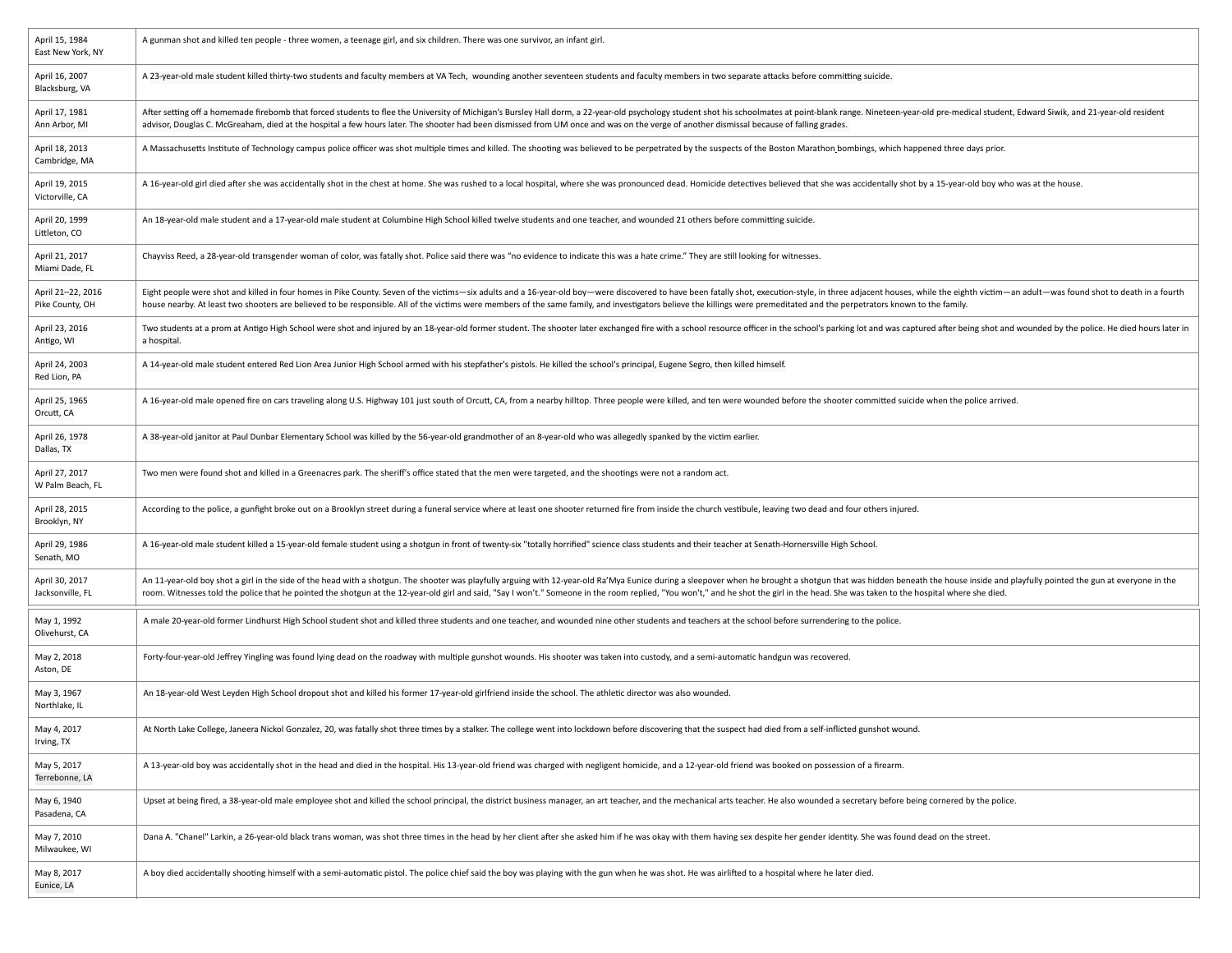| May 9, 2003<br>Cleveland, OH       | A 62-year-old business school alumnus of Case Western Reserve University killed a graduate student and wounded a professor and another student using a semi-automatic rifle. He held the building and its nearly 100 occupants<br>apprehended by a SWAT team.                                 |
|------------------------------------|-----------------------------------------------------------------------------------------------------------------------------------------------------------------------------------------------------------------------------------------------------------------------------------------------|
| May 10, 2015<br>Summerville, SC    | According to two witnesses, a 16-year-old boy pulled a gun out, danced around, and played with the firearm for several minutes before it accidentally discharged, killing him. It is not known how the boy obtained the gun or                                                                |
| May 11, 2017<br>East Chicago, IN   | A 4-year-old boy accidentally shot and killed himself after finding a gun in his home. The child's father was shot and killed at the same apartment complex just three years before.                                                                                                          |
| May 12, 2017<br>Starr, SC          | A 3-year-old boy died Friday after shooting himself with a gun he found in a vehicle outside his home.                                                                                                                                                                                        |
| May 13, 1969<br>Winston-Salem, NC  | A 13-year-old boy was accidentally killed by a 13-year-old classmate who was armed with a pistol, at Hanes Junior High School. The shooter was charged with involuntary manslaughter.                                                                                                         |
| May 14, 1993<br>Irving, TX         | A 17-year-old shot and killed, Jose Balderas, his 17-year-old classmate, with a .38 caliber revolver in a hallway in Nimitz High School during a dispute over girls.                                                                                                                          |
| May 15, 2016<br>Jackson, MS        | Mercedes Successful, a transgender woman who was an active member of the local LGBT community, was found shot to death in a parking lot. Several local media reports on Successful's death misgendered the victim, identifying                                                                |
| May 16, 1986<br>Cokeville, WY      | The 43-year-old former town marshal, and his 47-year-old wife, took 136 children and eighteen adults hostage at Cokeville Elementary School. They shot and killed two people and wounded 74.                                                                                                  |
| May 17, 1984<br>Pleasant Hill, IA  | A 17-year-old male student killed a 16-year-old female classmate in the hallway at Southeast Polk High School, then turned the gun on himself.                                                                                                                                                |
| May 18, 2009<br>Larose, LA         | A 15-year-old Middle School student carried his backpack to a restroom, where he put on camouflage clothes, took out a semi-automatic handgun, and stormed into a classroom. He was going to shoot his school teacher, but the<br>shot himself in the head, dying a week later of his wounds. |
| May 19, 1998<br>Fayetteville, TN   | An 18-year-old male student shot another 18-year-old classmate at High School in a dispute over a girl. The shooter received a life sentence.                                                                                                                                                 |
| May 20, 1988<br>Winnetka, IL       | A 30-year-old woman shot and killed an 8-year-old boy inside his school. Five additional students were wounded.<br>The shooter later committed suicide after taking hostages in a nearby home.                                                                                                |
| May 21, 1998<br>Springfield, OR    | After killing his parents at home, a 15-year-old male student drove to his high school, where he killed two students and wounded 23 others.                                                                                                                                                   |
| May 22, 1930<br>Ringe, MN          | A 24-year-old man killed a 20-year-old teacher as she was standing in the doorway of a rural schoolhouse.                                                                                                                                                                                     |
| May 23, 2015<br>Jackson, MS        | A 3-year-old boy got ahold of a gun and died after shooting himself in the face.                                                                                                                                                                                                              |
| May 24, 1993<br>Pennsburg, PA      | A 15-year-old male student shot and killed another student who had bullied him at their high school. He was charged as an adult and sentenced to between twelve and twenty-five years in prison.                                                                                              |
| May 25, 2015<br>Yonkers, NY        | A 4-year-old girl died when she accidentally shot herself in the face with a semi-automatic handgun in a Yonkers apartment.                                                                                                                                                                   |
| May 26, 2000<br>Lake Worth, FL     | A 13-year-old honor student was sent home for throwing water balloons. He returned to his Middle School with a family pistol and fatally shot his teacher.                                                                                                                                    |
| May 27, 2017<br>Lincoln County, MS | Three women and a 36-year-old police officer, William Durr, were shot dead at a house. Two boys were found shot to death at a nearby home and an adult male and female were found shot to death at a third house.                                                                             |
| May 28, 1931<br>Duluth, MN         | A 24-year-old teacher at a rural school was accidentally killed by a pupil who brought a gun to school.                                                                                                                                                                                       |
| May 29, 2018<br>Hamilton, OH       | A 16-year-old boy was arrested for fatally shooting Joseph Davis, a 17-year-old student at Marshall High School.                                                                                                                                                                              |
| May 30, 2012<br>Seattle, WA        | A series of shootings began at Café Racer, resulting in the deaths of four patrons. A fifth person was killed not long after. The gunman later committed suicide.                                                                                                                             |
| May 31, 2018<br>New Haven, CT      | Tyekqua Nesbitt, 28, was shot to death in her car in front of her two children, ages 6 and 11. Officers believe Tyekqua Nesbitt was explicitly targeted by the shooter.                                                                                                                       |
| June 1, 2006<br>Indianapolis, IN   | Police found seven dead victims on the main floor of a residence, three of whom were children aged 11 and under. The victims were shot with a military-style weapon.                                                                                                                          |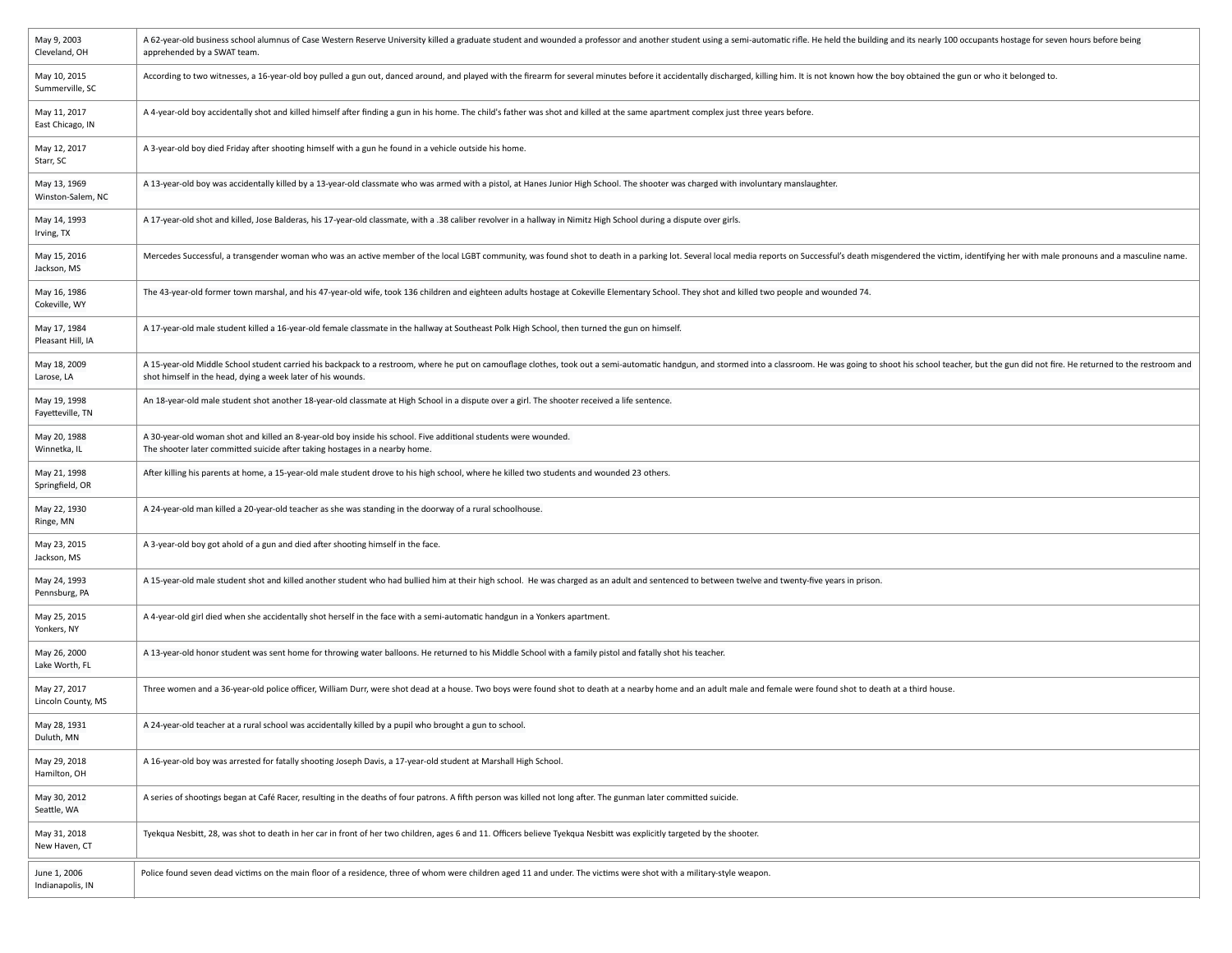| June 2, 2016<br>Helena, AR          | A 4-year-old accidentally shot and killed a man in Helena-West Helena. Courtney Craig, 29, was shot after the child got hold of a handgun and accidentally fired it.                                                                                                                                                                                                                                                                                             |
|-------------------------------------|------------------------------------------------------------------------------------------------------------------------------------------------------------------------------------------------------------------------------------------------------------------------------------------------------------------------------------------------------------------------------------------------------------------------------------------------------------------|
| June 3, 2015<br>Hamilton, OH        | Fourteen-year-old Gabriel Mejia and a 16-year-old boy were playing with a gun when it accidentally fired, killing Mejia.                                                                                                                                                                                                                                                                                                                                         |
| June 4, 1936<br>Bethlehem, PA       | A student killed his Lehigh University English instructor, C. Wesley Phy, after demanding that Phy change his grade to a passing mark. The student then committed suicide.                                                                                                                                                                                                                                                                                       |
| June 5, 2014<br>Seattle, WA         | Two 19-year-old students, Paul Lee and Sarah Williams, and 24-year-old student, Thomas Fowler, were shot inside a hallway at Seattle Pacific University. Lee was rushed to Harborview Medical Center but later died.                                                                                                                                                                                                                                             |
| June 6, 2016<br>Hawkinsville, GA    | 17-year-old was shot to death while he was hosting friends at his home. There was a pistol that was handled recklessly by several people present. A teen has been charged in the killing.                                                                                                                                                                                                                                                                        |
| June 7, 2013<br>Santa Monica, CA    | A 23-year-old shooter killed his father and his brother. He then carjacked 2 women to drive to Santa Monica College. At the campus, he began shooting at passing vehicles, leaving three people with minor injuries. He next t<br>wounding the passenger. Margarita Gomez died after being shot in the abdomen and chest. The gunman opened fire on students who were trying to flee. At the college library, he opened fire on students before being fatally wo |
| June 8, 2016<br>Dorchester, MA      | One student was killed, and three people were injured when gunfire erupted outside of the Jeremiah Burke High School following a fire-alarm that caused an evacuation of the school. Two suspects were arrested.                                                                                                                                                                                                                                                 |
| June 9, 2018<br>Las Vegas, NV       | An officer responded after hearing gunshots and found 39-year-old Arlandus Jones on the ground with multiple gunshot wounds. The victim was taken to Sunrise Hospital and Medical Center, where he was pronounced dead. Survei<br>street toward a man and a woman, and as he got closer, the man shot Jones several times.                                                                                                                                       |
| June 10, 2014<br>Troutdale, OR      | At Reynolds High School, 14-year-old freshman, Emilio Hoffman, was killed and the physical education teacher was injured. The 15-year-old gunman exchanged fire with police officers before committing suicide in a restroom s                                                                                                                                                                                                                                   |
| June 11, 2002<br>Conception, MO     | A 71-year-old man opened fire in the halls of a monastery. He killed two monks and seriously wounded another two before fatally shooting himself.                                                                                                                                                                                                                                                                                                                |
| June 12, 2016<br>Orlando, FL        | A 29-year-old security guard killed 49 people and wounded 53 others inside Pulse, a gay nightclub. He was shot and killed by police officers after a three-hour standoff.                                                                                                                                                                                                                                                                                        |
| June 13, 2016<br>Tiverton, RI       | An 80-year-old shot and killed an 81-year-old man who he had arranged to meet in a cemetery. He then fled into the neighboring Fall River, MA, and circled back into Tiverton, while being chased by officers. He stopped at a<br>officers returned fire, killing him. The shooter had a criminal history, including pleading no contest to manslaughter and pleading guilty to sexual assault over three decades earlier. It is unknown if the murder was relat |
| June 14, 2003<br>Madison Co., MT    | A gunman opened fire on a group of people outside a bar in downtown Ennis, killing one man and wounding six. He then led the police in a high-speed chase and shootout before being captured.                                                                                                                                                                                                                                                                    |
| June 15, 2018<br>Nashville, TN      | An 18-year-old and a 15-year-old are in custody after killing a 16-year-old in a drive-by shooting.                                                                                                                                                                                                                                                                                                                                                              |
| June 16, 2017<br>Spartanburg, SC    | A 4-year-old girl was shot and killed by her 6-year-old sibling in their home.                                                                                                                                                                                                                                                                                                                                                                                   |
| June 17, 2015<br>Charleston, SC     | During a prayer service at the Emanuel African Methodist Episcopal Church, nine people, including the senior pastor, and state senator, Clementa C. Pinckney, were killed by a 21-year-old white supremacist. Three other vict                                                                                                                                                                                                                                   |
| June 18, 1990,<br>Jacksonville, FL  | A gunman killed nine people and wounded four others in a car loan office before committing suicide. The day before, he killed a prostitute and her pimp, wounded two teenagers, and robbed a convenience store.                                                                                                                                                                                                                                                  |
| June 19, 2018<br>Torrance, CA       | Four suspects, ages 18 to 26, have been arrested in the fatal shooting of a man in a Home Depot parking lot in Torrance in what detectives believe was an attempted robbery involving narcotics.                                                                                                                                                                                                                                                                 |
| June20, 2017<br>Clinton, MI         | A 3-year-old boy fatally shot himself after finding a gun outside an apartment complex.                                                                                                                                                                                                                                                                                                                                                                          |
| June 21, 2010<br>Chicago, IL        | Sandy Woulard, a 28-year-old trans woman, was found shot in the chest, lying on the street, by a passing motorist. She was later pronounced dead at the hospital.                                                                                                                                                                                                                                                                                                |
| June 22, 1980<br>Daingerfield, TX   | The shooting occurred at the First Baptist Church. The gunman, a former high school teacher, killed five people and wounded 10 others after members of the church declined his request to appear as character witnesses in a t                                                                                                                                                                                                                                   |
| June 23, 2016<br>N Philadelphia, PA | A 4-year-old girl died after accidentally shooting herself in the eye. There is no word on how she was able to access a loaded gun in her home.                                                                                                                                                                                                                                                                                                                  |
| June 24, 2017<br>St. Louis, MO      | According to the police, the 17-year-old accused of killing a teenager in a St. Louis County home did not think the gun would discharge without the magazine inserted.                                                                                                                                                                                                                                                                                           |
| June 25, 2016<br>Athens, GA         | Seventeen-year-old Ava Le'Ray Barrin, a black transgender girl, was shot and killed in an altercation with an acquaintance.                                                                                                                                                                                                                                                                                                                                      |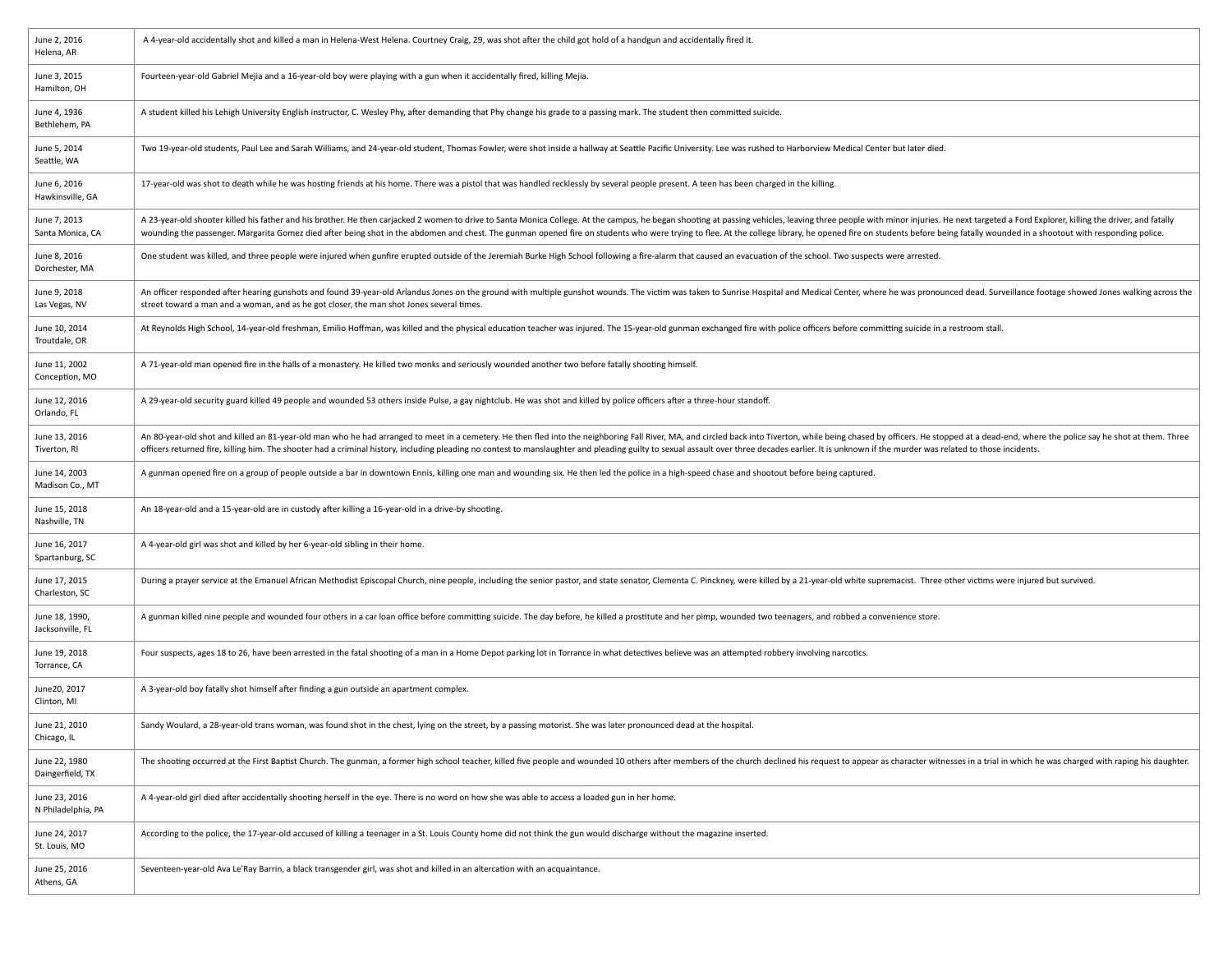| June 26, 2016<br>RUPERT, ID           | Police say the murder-suicide deaths of a man and a woman are likely the result of a domestic dispute. A 57-year-old man turned the gun on himself after shooting 47-year-old Kelli Joann York.                                                                                                                                                                                                                                                                                                                                                                        |
|---------------------------------------|------------------------------------------------------------------------------------------------------------------------------------------------------------------------------------------------------------------------------------------------------------------------------------------------------------------------------------------------------------------------------------------------------------------------------------------------------------------------------------------------------------------------------------------------------------------------|
| June 27, 2016<br>Phoenix, AZ          | A 16-year-old male shot while handling a handgun died from his injuries. He had been playing with the gun with a friend.                                                                                                                                                                                                                                                                                                                                                                                                                                               |
| June 28, 2015<br>Franklin, MI         | A 3-year-old boy died after accidentally shooting himself at home. Apparently, he had found a loaded gun in a closet while his father and older brother were outside.                                                                                                                                                                                                                                                                                                                                                                                                  |
| June 29, 2016<br>Philadelphia, PA     | Thirteen-year-old Christopher Mackey was found with a gunshot wound to the face; he died at the hospital. He had been with a few friends, playing with a gun when neighbors heard the shot. A 15-year-old boy was charged with<br>old boy was charged with reckless endangerment for loading and handling the weapon.                                                                                                                                                                                                                                                  |
| June 30, 2009<br>Oceanside, CA        | Seaman, August Provost, was found shot to death and his body burned at his guard post on Camp Pendleton. Family and friends believe he was murdered because he was a member of the LGBT community. The killer committed suicid<br>The Navy is yet to conclude if it was a hate crime.                                                                                                                                                                                                                                                                                  |
| July 1, 1993<br>San Francisco, CA     | A 55-year-old failed entrepreneur entered the offices of a law firm that had redirected him to alternative legal counsel 12 years earlier as they had been unable to represent him out of state. With 3 guns, he opened fire.<br>through an internal staircase and continued shooting. The attack continued on several floors before the gunman committed suicide, as San Francisco Police closed in.                                                                                                                                                                  |
| July 2, 2016<br><b>WILMINGTON, DE</b> | A 53-year-old man fatally shot his ex-wife before shooting himself in Gordon Heights. The Police Department said that he went to the home of his ex-wife, where there was a confrontation, and he shot her dead and then fatal<br>for 13 years.                                                                                                                                                                                                                                                                                                                        |
| July 3, 2016<br>Lowmansville, KY.     | A 7-year-old boy was shot and killed while he and his brother were playing with a loaded gun.It happened at their home while the two brothers, 7 and 8, were playing and picked up a loaded gun.The boys were unaware that it<br>brother. The boy was taken to the hospital, where he later died from his injuries. There was an adult around at the time of the shooting; however, they say no criminal charges are expected to be filed. Troopers say the sho                                                                                                        |
| July 4, 1940<br>Valhalla, NY          | Angered by the refusal of his 15-year-old daughter, Melba, to leave a boarding school and return home, a 47-year-old father went to her school and killed his daughter.                                                                                                                                                                                                                                                                                                                                                                                                |
| July 5, 1998<br>Tacoma, WA            | Three masked gunmen burst into the Trang Dai Cafe and opened fire in the karaoke bar, killing four men and wounding five others. Two other gunmen kept watch outback and killed a waitress as she tried to leave. In all, 41 s<br>targeting a patron who was injured because of a personal gripe.                                                                                                                                                                                                                                                                      |
| July 6, 2017<br>Harvey, LA            | Authorities arrested a 16-year-old boy and booked him with negligent homicide in the accidental shooting death of a 14-year-old boy. In addition to the negligent homicide charge, the teen was booked with being a juvenile i                                                                                                                                                                                                                                                                                                                                         |
| July 7, 2011<br>Grand Rapids, MI      | A gunman killed his estranged wife, their daughter, his former girlfriend, and members of the other victims' families.                                                                                                                                                                                                                                                                                                                                                                                                                                                 |
| July 8, 2003<br>Meridian, MS          | A 48-year-old divorced father of two and an assembly line worker at Lockheed Martin, shot 14 of his co-workers with a shotgun, killing six of them, before committing suicide.                                                                                                                                                                                                                                                                                                                                                                                         |
| July 9, 2014<br>Spring CDP, TX        | A mass shooting left six family members dead, four of them children, and a lone survivor. The shooter was related to the victims by a former marriage.                                                                                                                                                                                                                                                                                                                                                                                                                 |
| July 10, 2016<br>Rowlett, TX          | A 12-year-old boy was found by his mother to have been fatally shot in his home.<br>Police have not determined what led to the shooting, but a gun from the house was found at the scene.                                                                                                                                                                                                                                                                                                                                                                              |
| July 11, 2018<br>Brooklyn, NY         | A 16-year-old boy was shot and killed while walking with his girlfriend. The teenager exchanged words with a 17-year-old male at around 2 p.m.                                                                                                                                                                                                                                                                                                                                                                                                                         |
| July 12, 1976<br>Fullerton, CA        | The 37-year-old gunman was a custodian at California State University, Fullerton library, where he killed seven people and wounded two others.                                                                                                                                                                                                                                                                                                                                                                                                                         |
| July 13, 2016<br>Washington, DC       | Three men have been charged with hate crimes in connection with the fatal shooting of a 22-year-old black transgender woman. They were indicted for the killing of Deeniquia Dodds during a July 4 robbery. Dodds was fatally<br>The men have been charged with first-degree murder. Prosecutors say the men attacked Dodds because of her gender identity.                                                                                                                                                                                                            |
| July 14, 1952<br>NY City, NY          | The shooter walked into the offices of the American Physical Society (APS) at Columbia University, where he killed secretary, Eileen Fahey. He was reportedly upset that the APS had rejected a paper of his.                                                                                                                                                                                                                                                                                                                                                          |
| July 15, 2016<br>Port Orange, FL      | An 8-year-old boy died of a self-inflicted gunshot wound at his grandparents' home. The boy and his 12-year-old brother were in the house with their 80-year-old great-grandfather in the other room, when it is believed that<br>that when they arrived, the boy's brother was performing CPR with the help of a neighbor. He was taken to the hospital where he died.                                                                                                                                                                                                |
| July 16, 2018<br>Washington, DC       | Seven people were charged in connection to a gang-motivated shooting that killed 10-year-old Makiyah Wilson and injured four others, including a man who was shot in the face. Wilson was fatally shot while walking to an ice<br>investigators found around 76 shell cases following the attack. The gang planned the hit on the neighborhood and texted back and forth about the guns used in the shooting. One of those charged was a 16-year-old boy.                                                                                                              |
| July 17, 2016<br>North Lauderdale, FL | Two children, who were survivors of the Parkland School shooting, lost their father when he was shot dead during a robbery in the grocery store that he owned. Ayub Ali was also the father of two younger children as well.                                                                                                                                                                                                                                                                                                                                           |
| July 18, 1984<br>San Ysidro, CA       | The 41-year-old gunman shot and killed 21 people and injured 19 others, in and around a McDonald's, before being fatally shot by a SWAT team sniper. Three days before the shooting, the gunman, mentioned to his wife, that h<br>days later, he called a mental health clinic, requesting an appointment. Leaving his contact details with the receptionist, he was assured the clinic would return his call within hours. Unbeknownst to him, his polite demea<br>operator; therefore, the call was logged as a "non-crisis" inquiry, to be handled within 48 hours. |
| July 19, 2018<br>Daytona Beach, FL    | Police said one man was killed "execution-style," and two others were wounded in a shooting outside a motel in the early morning. Surveillance video helped police quickly identify a suspect, and after only seven hours, pol<br>the gunman felt cheated during a drug deal.                                                                                                                                                                                                                                                                                          |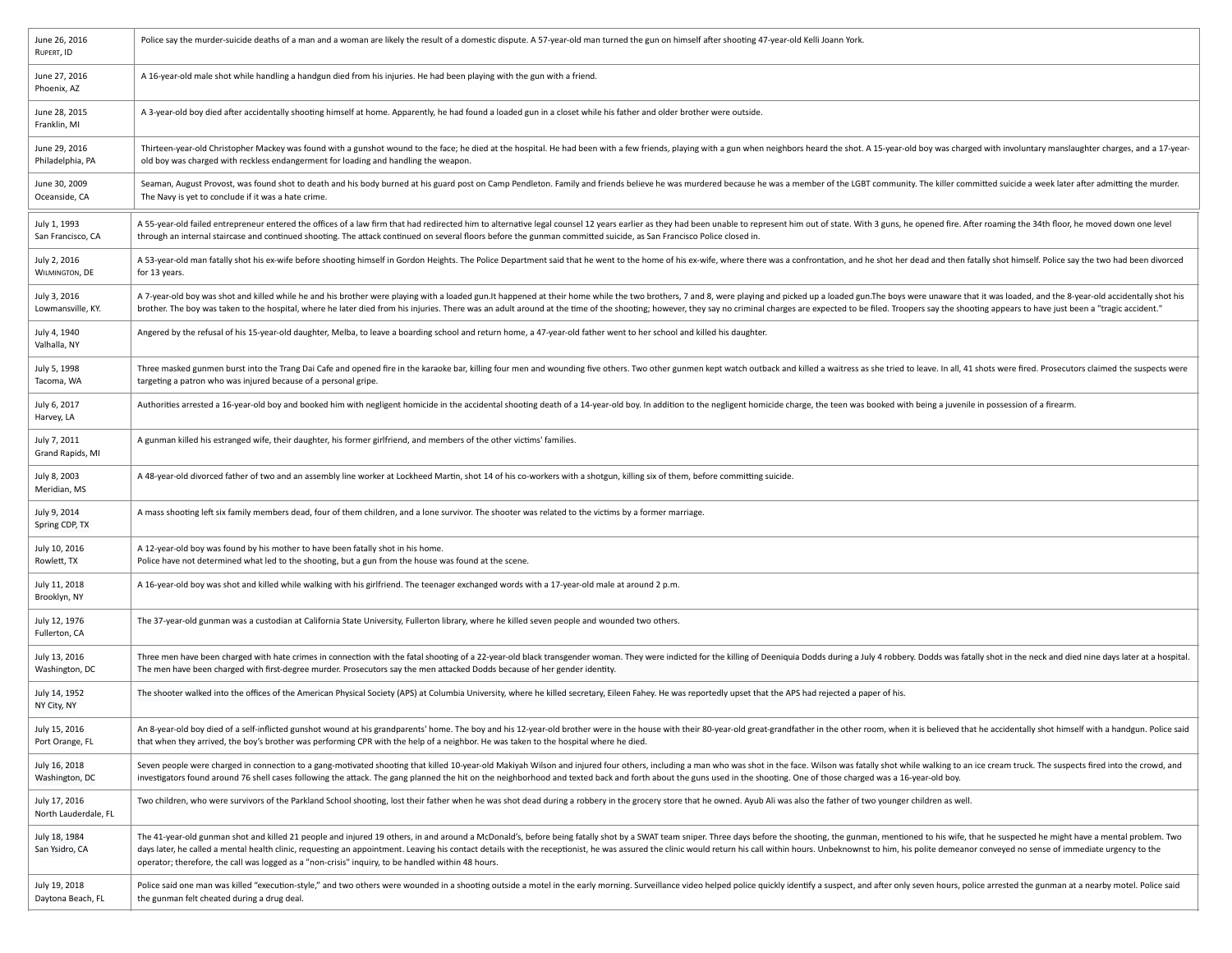| July 20, 2012<br>Aurora, CO                  | A gunman, dressed in tactical clothing, set off tear gas grenades and shot into the audience of a midnight screening of The Dark Knight Rises with multiple firearms. Twelve people were killed, and around 70 others were inj                                                                                                                                                                                                                                   |
|----------------------------------------------|------------------------------------------------------------------------------------------------------------------------------------------------------------------------------------------------------------------------------------------------------------------------------------------------------------------------------------------------------------------------------------------------------------------------------------------------------------------|
| July 21, 1903<br>Inman, SC                   | Edward Foster, a 17-year-old student at Inman High School, was fatally wounded by his teacher after jerking a rod from the teacher's hands to avoid punishment. According to the teacher, Foster struck the pistol he had draw<br>the grounds of self-defense.                                                                                                                                                                                                   |
| July 22, 2016<br>Huntingburg, IN             | A 16-year-old boy was killed in an accidental shooting by another teen with a stolen gun. The 15-year-old boy shooter was handling the gun inside a home late Friday when it fired, shooting the older teen in the head. The w<br>stolen the gun from a nearby vehicle. He was arrested on preliminary charges of reckless homicide and theft and taken to a juvenile detention center. Police say the older teen was visiting the 15-year-old's home when the s |
| July 23, 2015<br>Lafayette, LA               | A gunman, age 59, opened fire during a showing of a film at the Grand 16 movie theater, killing two people and injuring nine others before committing suicide.                                                                                                                                                                                                                                                                                                   |
| July 24, 1998<br>Washington, DC              | A shooter entered the US Capitol and opened fire. Two United States Capitol police officers were killed.                                                                                                                                                                                                                                                                                                                                                         |
| July 25, 2016<br>San Antonio, TX             | A 17-year-old boy was critically wounded in an accidental shooting. One of the other people inside the apartment, a 15-year-old boy, was playing with a gun, and the victim tried to stop him. "When he grabbed it, the gun we                                                                                                                                                                                                                                   |
| July 26 - 27, 2013<br>Hialeah, FL            | A mass shooting occurred at the Todel Apartments, where seven people, including the shooter, were killed in the incident. The shooter, after setting his apartment ablaze, opened fire from his balcony and inside the apartme<br>shot by a SWAT team.                                                                                                                                                                                                           |
| July 27, 2008<br>Knoxville, TN               | A politically motivated fatal shooting took place at the Tennessee Valley Unitarian Universalist Church in Knoxville, TN. Motivated by a desire to kill liberals and Democrats, a gunman fired shots at members of the congreg<br>people and wounding seven others.                                                                                                                                                                                              |
| July 28, 2006<br>Seattle, WA                 | A shooter shot six women, one fatally, at the Jewish Federation of Greater Seattle building. It was classified as a 'hate crime.'                                                                                                                                                                                                                                                                                                                                |
| July 27 - 29, 1999<br>Stockbridge/Atlanta,GA | A shooter opened fire at two Atlanta day trading firms that had previously employed him as a day trader, killing 9 people and injuring 13 more. It is believed that the shooter was motivated by significant financial losses<br>apprehended by the police, the shooter committed suicide. Following the shootings, while searching the shooter's home, police found that his second wife and their two children had been murdered by hammer blows before the s  |
| July 30, 2016<br>Mukilteo, WA                | Three people were killed, and one person injured during a mass shooting at a house party held by students of the University of Washington and Kamiak High School.                                                                                                                                                                                                                                                                                                |
| July 31, 2003<br>Winnebago Co., WI           | A man was shot and stabbed in the back after a consensual sexual act. The shooter told authorities that he felt a homosexual act was "worse than murder."                                                                                                                                                                                                                                                                                                        |
|                                              |                                                                                                                                                                                                                                                                                                                                                                                                                                                                  |
| August 1, 1966<br>Austin, TX                 | An armed 25-year-old engineering student went on the observation deck at the University of Texas at Austin. From his vantage point, he killed seventeen people and wounded thirty-one during a 96-minute shooting rampage. He<br>their homes.                                                                                                                                                                                                                    |
| August 2, 2017<br>Glen Cove, NY              | A 15-year-old boy accidentally shot and killed himself while playing with a loaded gun at a friend's house. He was with two other teens when he fired a shot, hitting himself.                                                                                                                                                                                                                                                                                   |
| August 3, 2010<br>Manchester, CT             | A 34-year-old gunman, the former employee of a beer distribution company, shot and killed eight coworkers before turning the gun on himself. He had been called into his place of employment for disciplinary reasons after ha<br>beer. Given the options of being fired or resigning, he signed the resignation papers and was being escorted out of the building as he took two guns from his lunchbox and opened fire.                                        |
| August 4, 2009<br>Collier Township, PA       | The shooter entered a women's fitness class at a health club. Placing a duffel bag on the ground, he turned off the lights, took out two handguns, and began firing. Police said the gunman may have fired 52 shots before com                                                                                                                                                                                                                                   |
| August 5, 2013<br>Ross Twp., PA              | A gunman went on a shooting rampage at a public meeting of township supervisors in the municipal building, leaving three people dead and three others injured. The gunman was described as having long feuded with township of                                                                                                                                                                                                                                   |
| August 6, 2017<br>Kansas City, MO            | A 5-year-old boy died early Sunday after he reportedly shot himself in his home. The child's father was at home at the time of the shooting and called the police.                                                                                                                                                                                                                                                                                               |
| August 7, 2011<br>Copley Twp., OH            | A 51-year-old gunman shot and killed seven people before he was shot dead by a Copley Township police officer.                                                                                                                                                                                                                                                                                                                                                   |
| August 8, 2015<br>Harris County, TX          | A 48-year-old man broke into his former home and held a couple along with six children, including his own 13-year-old son hostage. Over nine hours, he shot and killed the entire family. He then engaged in a shootout with r                                                                                                                                                                                                                                   |
| August 9, 1991<br>Waddell, AZ                | Nine people were robbed and killed at the Wat Promkunaram Buddhist Temple. Among the victims were the abbot, five monks, a nun, a novice monk, and a temple employee.                                                                                                                                                                                                                                                                                            |
| August 10, 1999<br>Los Angeles, CA           | A white supremacist walked into the lobby of the North Valley Jewish Community Center and fired 70 shots into the complex. The gunfire wounded five people: three children, a teenage counselor, and an office worker. Shortly<br>fled the state. He finally surrendered to the authorities                                                                                                                                                                      |
| August 11, 2018<br>Baton Rouge, LA           | Three boys, 13, 15, and 16, fatally shot a 32-year-old man at a carwash.                                                                                                                                                                                                                                                                                                                                                                                         |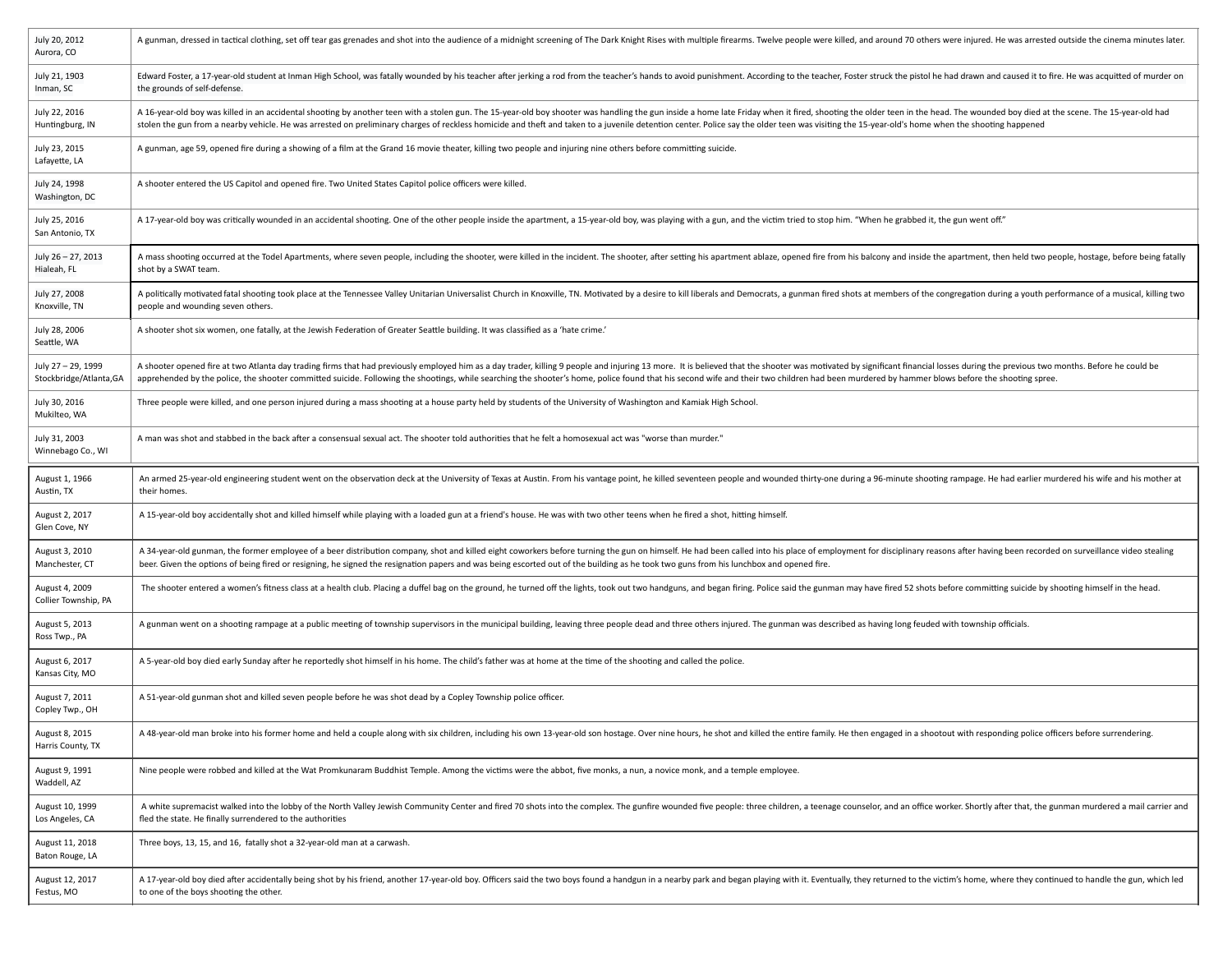| August 13, 2012<br>College Station, TX | An officer arrived at the gunman's house to serve him a failure to appear in court notice related to back rent owed. The gunman opened fire as the officer approached his home, fatally wounding the officer. He then stole th<br>Numerous officers arrived at the scene and engaged in a shootout with the gunman that lasted for approximately thirty minutes. Three officers were shot, and a bystander was fatally injured. The shooting ended with the gunm |
|----------------------------------------|------------------------------------------------------------------------------------------------------------------------------------------------------------------------------------------------------------------------------------------------------------------------------------------------------------------------------------------------------------------------------------------------------------------------------------------------------------------|
| August 14, 2008<br>Federal Way, WA     | A 26-year-old man was waiting at the Lakota Middle School campus to pick up his girlfriend's son when he was confronted by a 16-year-old gunman who flashed gang signs at him. He was shot once in the head and later died of                                                                                                                                                                                                                                    |
| August 15, 1996<br>San Diego, CA       | At San Diego State University, a 36-year-old graduate student killed three professors who he believed were involved in a conspiracy against him.                                                                                                                                                                                                                                                                                                                 |
| August 16, 1910<br>Lexington, KY       | During a school board election, a general fight broke out - one man was shot and killed, and several other persons were injured.                                                                                                                                                                                                                                                                                                                                 |
| August 17, 2018<br>Sacramento, CA      | Alerted to gunfire by the ShotSpotter technology at around 1:30 p.m., police officers arrived to find an unresponsive man in the street with a gunshot injury. He was pronounced dead at the hospital.                                                                                                                                                                                                                                                           |
| August 18, 2012<br>Walnut Hill, OH     | Kendall Hampton, a 26-year-old black trans woman, was shot twice because of her gender identity. She died after being taken to the hospital for her injuries.                                                                                                                                                                                                                                                                                                    |
| August 19, 2017<br>Memphis, TN         | A 4-year-old boy died, accidentally shooting himself in the head after finding an unsecured gun. The child was in his parent's care when the shooting happened. The boys' father was charged with reckless homicide.                                                                                                                                                                                                                                             |
| August 20, 1986<br>Edmond, OK          | A postal worker pursued and shot twenty co-workers, killing fourteen of them, before committing suicide. The attack inspired the phrase "going postal."                                                                                                                                                                                                                                                                                                          |
| August 21, 2008<br>Knoxville, TN       | A 15-year-old student shot and killed another 15-year-old classmate at Central High School.                                                                                                                                                                                                                                                                                                                                                                      |
| August 22, 2019<br>York City, PA       | A 27-year-old man was fatally shot outside his home.                                                                                                                                                                                                                                                                                                                                                                                                             |
| August 23, 2013<br>Sardis, MS          | A15-year-old North Panola High School student was killed during a football game in what was termed a gang-related shooting. Two others were injured in the shooting                                                                                                                                                                                                                                                                                              |
| August 24, 2006<br>Essex Junction, VT  | A 26-year-old gunman shot his girlfriend's mother at her home, and from there, he went to Essex Elementary School, where his girlfriend worked. Upon arrival at the elementary school, which was not in session at the time, h<br>the school and shot and injured another person. He then turned the gun on himself but did not fatally injure himself.                                                                                                          |
| August 25, 2016<br>Parrottsville, TN   | A 7-year-old boy was fatally shot.                                                                                                                                                                                                                                                                                                                                                                                                                               |
| August 26, 2012<br>Miami, FL           | Deja Jones, a 33-year-old trans woman of color, was shot and killed. Police suspect that it was because of her gender identity.                                                                                                                                                                                                                                                                                                                                  |
| August 27, 2015<br>Savannah, GA        | Christopher Starks, a 22-year-old student, was fatally shot in a student union building at Savannah State University.                                                                                                                                                                                                                                                                                                                                            |
| August 28, 2000<br>Fayetteville, AR    | A 36-year-old Ph.D. candidate in Comparative Literature at the University of Arkansas killed the English professor overseeing his coursework. The shooter had been dismissed from this Ph.D. program for a lack of progress to<br>times before committing suicide in the director's office.                                                                                                                                                                      |
| August 29, 2018<br>Tulsa, OK           | A 16-year-old boy fatally shot a 21-year-old man in the back. He was charged with first-degree murder, committing a gang-<br>related offense, and possessing a firearm after juvenile adjudication.                                                                                                                                                                                                                                                              |
| August 30, 2006<br>Hillsborough, NC    | After shooting and killing his father, an 18-year-old gunman went to his high school and wounded two students. He was reportedly obsessed with the Columbine Shooting and had written an email to the current Columbine high s                                                                                                                                                                                                                                   |
| August 31, 2018<br>Aurora, CO          | A fistfight between two teenage males escalated when a 17-year-old friend of one of them put a gun to the head of the other male and pulled the trigger. The gun didn't go off. However, a 28-year old youth football coach at<br>head with a helmet. The gunman then fatally shot the coach and injured the young man he had previously tried to shoot.                                                                                                         |
| September 1, 2016<br>Columbia, SC      | A father, while clearing his gun, accidentally shot himself and his two daughters. The 2-year-old was killed, and the 4-year-old was injured.                                                                                                                                                                                                                                                                                                                    |
| September 2, 2006<br>Shepherdstown, WV | A 49-year-old man shot and killed himself and his two adult sons, while on a visit to the campus of Shepherd University.                                                                                                                                                                                                                                                                                                                                         |
| September 3, 2015<br>Sacramento, CA    | A man was arguing with others on the parking lot of Sacramento City College when it escalated into a physical fight. The man opened fire, killing a 25-year-old student and wounding two others.                                                                                                                                                                                                                                                                 |
| September 4, 1977<br>San Francisco, CA | Inside the Golden Dragon Restaurant, five members of a youth gang, opened fire attempting to kill members of a rival group. The attack left five people dead and 11 others injured, none of whom were gang members.                                                                                                                                                                                                                                              |
| September 5, 2016<br>Lexington, KY     | Two teenagers were found dead with gunshot wounds in an alley. One of the boys was shot by accident while the gun was being "played with." The second boy then became "distraught" and took his own life.                                                                                                                                                                                                                                                        |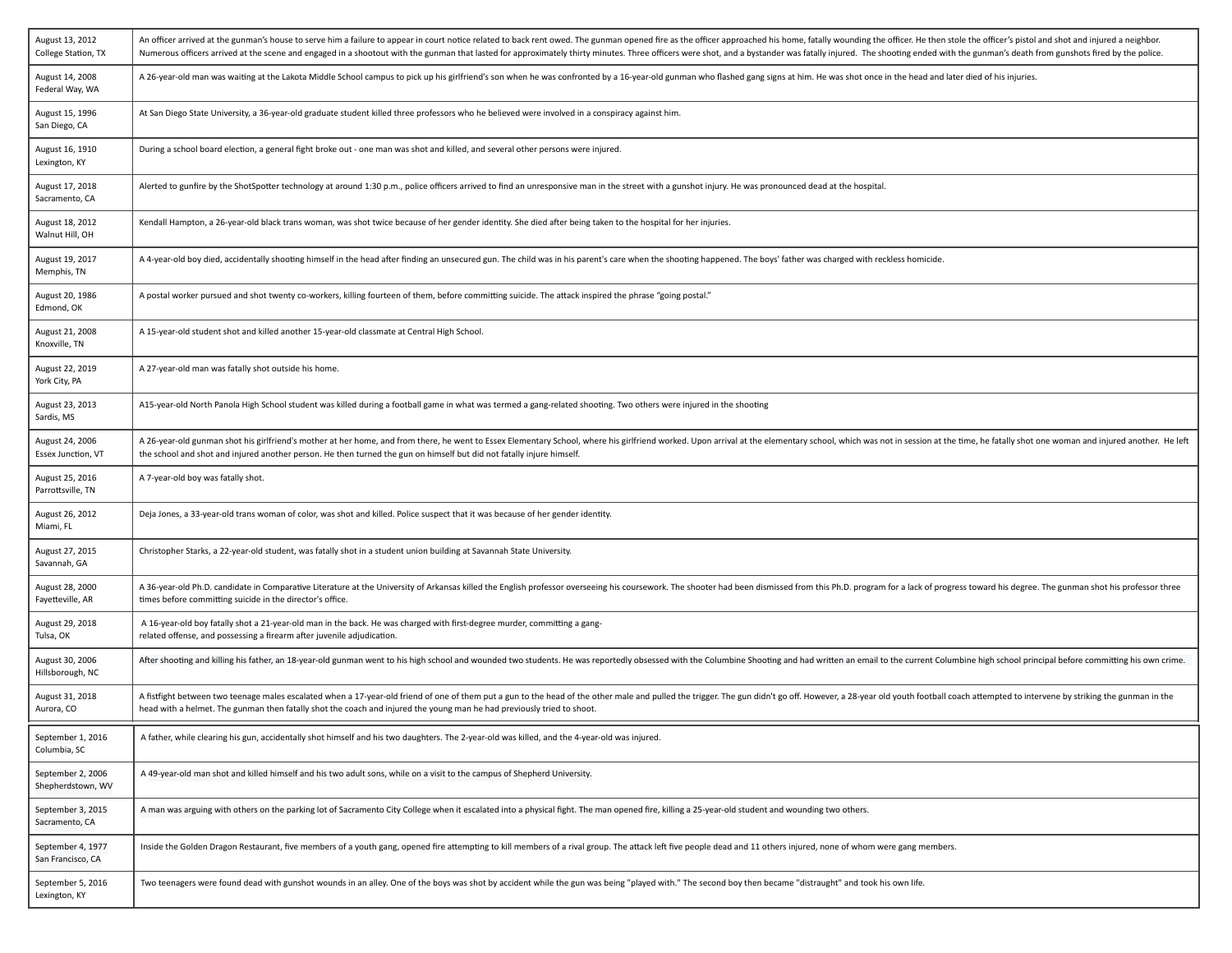| September 6, 2011<br>Carson City, NV    | A 32-year-old gunman opened fire in an IHOP killing four people and wounding seven others.                                                                                                                                     |
|-----------------------------------------|--------------------------------------------------------------------------------------------------------------------------------------------------------------------------------------------------------------------------------|
| September 7, 2018<br>Minneapolis, MN    | A 47-year-old man shot and killed a 42-year-old man and injured 3 others in the parking lot of a bar. The shooter was angry because he had previously been in a fight in the bar and had been sprayed with mace by the bouncer |
| September 8, 2018<br>Philadelphia, PA   | A 35-year-old man died after being shot in the head.                                                                                                                                                                           |
| September 9, 2016<br>Alpine, TX         | A 14-year-old female student shot a 16-year-old girl in an Alpine High School restroom before committing suicide. During the incident, a police officer accidentally shot another officer.                                     |
| September 10, 2016<br>Bastrop, TX       | Police believe that a gunman shot his wife multiple times while outside the home following what appears to be a domestic disturbance. One of the shots fired entered the home and struck his 3-year-old son in the head. The g |
| September 11, 1975<br>Oklahoma City, OK | A student at Grant High School shot and killed a classmate and wounded several others.                                                                                                                                         |
| September 12, 2016<br>Quakertown, PA    | A 2-year-old boy found his father's gun and fatally shot himself.                                                                                                                                                              |
| September 13, 2017<br>Rockford, WA      | A 15-year-old student at Freeman High School opened fire, killing one classmate and injuring three others.                                                                                                                     |
| September 14, 1989<br>Louisville, KY    | A 47-year-old man returned to his former workplace and opened fire, killing eight people and wounding twelve others before turning the gun on himself.                                                                         |
| September 15, 2001<br>Mesa, AZ          | Balbir Singh Sodhi, a Sikh-American gas station owner, was shot and killed in hate crime following 9/11.                                                                                                                       |
| September 16, 2013<br>Washington, DC    | A gunman fatally shot twelve people and injured three others at the headquarters of the Naval Sea Systems Command before being killed by the police.                                                                           |
| September 17, 1996<br>State College, PA | A 19-year-old woman with a history of mental illness shot and killed one student and injured two outside Penn State University's HUB-Robeson Center.                                                                           |
| September 18, 1991<br>Crosby, TX        | A 15-year-old student shot and killed a classmate in the cafeteria at Crosby High School.                                                                                                                                      |
| September 19, 2018<br>Burien, WA        | A 17-year-old shot through the window of a doctor's office, killing a woman. The shooter was a gang member with two prior gun-related arrests.                                                                                 |
| September 20, 2014<br>Paterson, NJ      | A 14-year-old girl died after being fired at least 15 times while walking in her neighborhood. Another girl, aged 15, walking with the victim was injured.                                                                     |
| September 21, 2016<br>Jones County, GA  | A 9-year-old boy was looking down the barrel when the gun went off, killing him.                                                                                                                                               |
| September 22, 2000<br>Roanoke, VA       | A gunman opened fire on the patrons of a gay bar, killing one man and injuring 6 others. He had targeted the bar because of the sexual orientation of the patrons.                                                             |
| September 23, 2016<br>Burlington, WA,   | A 20-year-old gunman opened fire at the Cascade Mall, killing five people.                                                                                                                                                     |
| September 24, 2003<br>Cold Spring, MN   | A 15-year-old student shot another 15-year-old and a 17-year-old classmate. Both victims died from their wounds.                                                                                                               |
| September 25, 1996<br>Decatur, GA       | A 16-year-old student killed an English teacher on the steps of Dekalb Alternative School.                                                                                                                                     |
| September 26, 1988<br>Greenwood, SC     | A 19-year-old gunman entered Oakland Elementary School, killing two 8-year-old students, wounding seven other students and two teachers.                                                                                       |
| September 27, 2006<br>Bailey, CO        | A 53-year-old gunman entered Platte Canyon High School and took six girls hostage and sexually assaulted them. When a SWAT team stormed the classroom, he killed a 16-year-old then turned the gun on himself.                 |
| September 28, 2016<br>Townville, SC     | A teen gunman opened fire at Townville Elementary School, wounding two students and one teacher. A six-year-old who was injured died 3 days after the shooting. The suspect's father was found shot dead at his home.          |
| September 29, 2006<br>Cazenovia, WI     | A 15-year-old freshman entered Weston High School and shot and killed his 49-year-old high school principal.                                                                                                                   |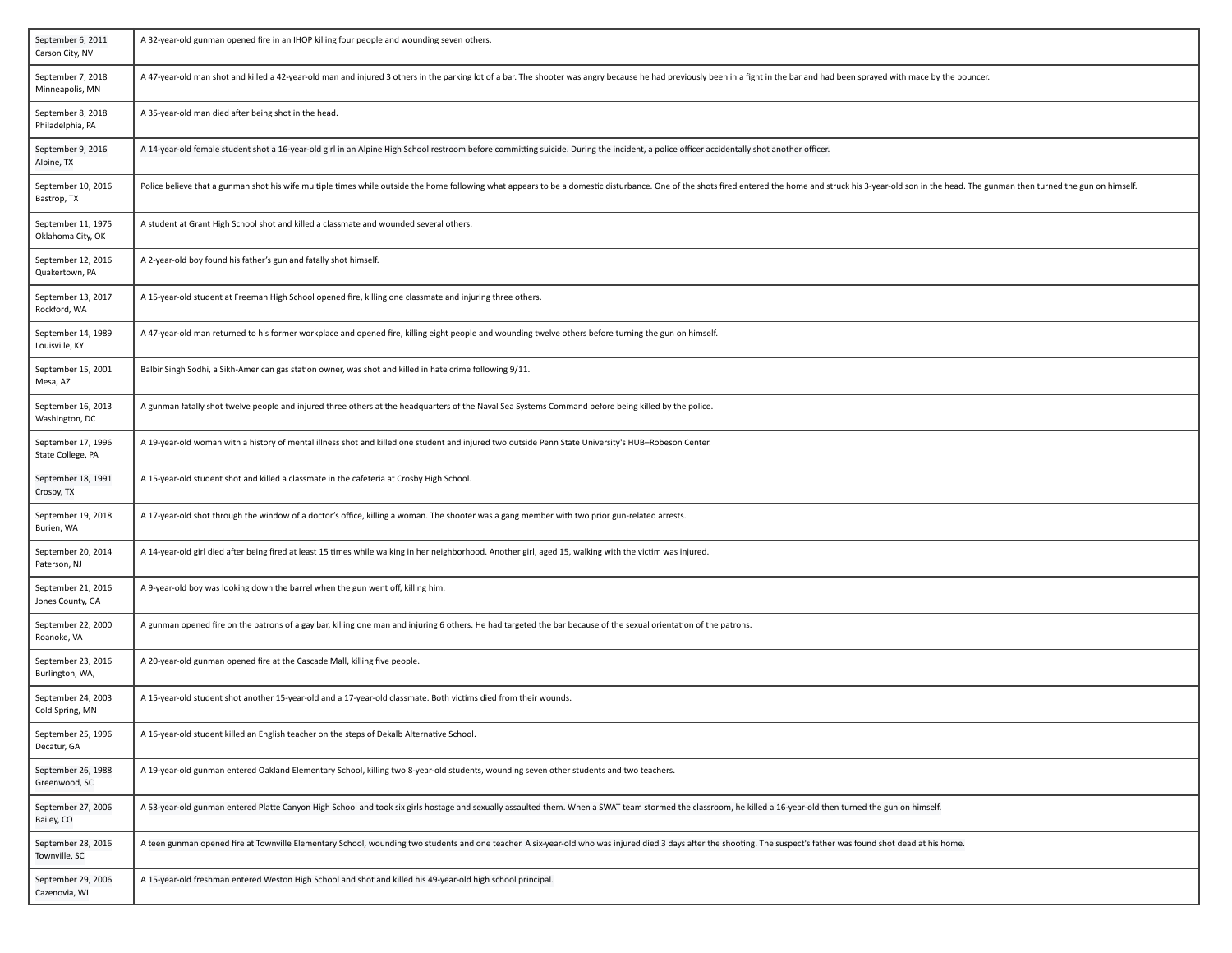| September 30, 2016 | A 39-year-old gunman shot and killed his 10 and 13-year-old daughters. He also shot his ex-wife, but she survived. The shooter died of a self-inflicted gunshot wound to the head. |
|--------------------|------------------------------------------------------------------------------------------------------------------------------------------------------------------------------------|
| Minneapolis, MN    |                                                                                                                                                                                    |

<u> 1989 - Jan Samuel Barbara, margaret a shekara ta 1989 - An tsara tsara tsara tsara tsara tsara tsara tsara ts</u>

 $\overline{\phantom{0}}$ 

| October 1, 2015<br>Roseburg, OR          | A 26-year-old student opened fire in a hall on the Umpqua Community College campus, killing eight students and one teacher and injuring nine others. The gunman then committed suicide after engaging responding police office                                                                                                                                                                        |
|------------------------------------------|-------------------------------------------------------------------------------------------------------------------------------------------------------------------------------------------------------------------------------------------------------------------------------------------------------------------------------------------------------------------------------------------------------|
| October 2, 2006<br>Nickel Mines, PA      | A gunman killed five Amish girls and wounded five others before killing himself in an Amish school in the hamlet of Nickel Mines, in Bart Township, Lancaster County.                                                                                                                                                                                                                                 |
| October 3, 2014<br>Fairburn, GA          | After a homecoming football game, 17-year-old Kristofer Hunter was fatally shot in the Langston Hughes High School parking lot. The 18-year-old gunman turned himself in a week later.                                                                                                                                                                                                                |
| October 4, 2014<br>Baltimore, MD         | A 17-year old gunman was charged with the fatal shooting of a 73-year-old man. The victim was sitting inside of a vehicle stopped at a red light when he was shot. According to the victim's spouse, "another car drove up nex<br>husband, being my husband, said, 'We weren't talking to you." The occupant of the second vehicle fired several shots and then drove away.                           |
| October 5, 2011<br>Santa Clara Co., CA   | A 47-year old disgruntled cement plant employee shot and killed three coworkers and wounded six others. He then shot an elderly woman, who he was attempting to carjack. During a confrontation with the police, the gunman sh                                                                                                                                                                        |
| October 6, 2012<br>Hermosa, IL           | A 2-year-old and an 18-year-old were standing near an alley where two women had been fighting. The toddler was struck in the neck by a bullet and taken to the hospital, where he was pronounced dead. The 18-year-old was sho                                                                                                                                                                        |
| October 7, 2007<br>Crandon, WI           | A 20-year-old Deputy Sheriff and a part-time police officer shot and killed 6 people, and critically injured a seventh before committing suicide at a post-homecoming party inside a duplex.                                                                                                                                                                                                          |
| October 8, 2017<br>Elizabeth City, NC    | A man was accidentally shot and killed by his 4- year-old grandson while they were reportedly shooting a rifle.                                                                                                                                                                                                                                                                                       |
| October 9, 2015<br>Houston, TX           | One person died, and another was injured after a gunman opened fire outside a Texas Southern University dorm.                                                                                                                                                                                                                                                                                         |
| October 10, 2007<br>Cleveland, OH        | A 14-year-old suspended student returned to SuccessTech Academy, where he wounded two teachers and two students. He shot himself in the head, committing suicide.                                                                                                                                                                                                                                     |
| October 11, 2018<br>Ensley, AL           | A 24-year-old man was found shot to death in his home. A second man and a woman were also found nearby with gunshot wounds. Investigators are trying to determine what led to the shooting.                                                                                                                                                                                                           |
| October 12, 1995<br>Blackville, SC       | A 16-year-old suspended student shot and killed 2 math teachers before committing suicide at Blackville-Hilda High School.                                                                                                                                                                                                                                                                            |
| October 13, 2015<br>Baton Rouge, LA      | A 17-year-old male shot and killed his 15-year-old friend while they were playing with a handgun.                                                                                                                                                                                                                                                                                                     |
| October 14, 2017<br>Decatur, IL          | A 17-year old male was charged, as an adult, with first-degree murder, aggravated discharge of a firearm, and aggravated battery for the death of his 2-year-old nephew. Police say he told them he was playing "cops and robb<br>he grabbed the gun and took the toddler to the ground, pointed the gun at him and shot. He told police in a sworn statement that he didn't know the gun was loaded. |
| October 15, 1999<br>Savannah, GA         | Sissy Bolden, a transgender woman, was found shot to death in the woods.                                                                                                                                                                                                                                                                                                                              |
| October 16, 1991<br>Killeen, TX          | A 35-year-old gunman drove his pickup truck through the front window of Luby's Restaurant and immediately shot and killed 23 people and wounded 27 before turning the gun on himself.                                                                                                                                                                                                                 |
| October 17, 1978<br>Lanett, AL           | A 13-year-old student was paddled by the Lanett Junior High School principal after having a disagreement with another student. The student then left the school and returned with a gun, shooting the principal and killing hi                                                                                                                                                                        |
| October 18, 2017<br>Colorado Springs, CO | A 27-year old man shot his roommate and her 18-month-old baby, wounding them both before turning the gun and killing himself.                                                                                                                                                                                                                                                                         |
| October 19, 2012<br>Los Angeles, CA      | An 18-year-old Banner Academy South student was killed during an attempted robbery as he left school. When one of the five assailants was going through his pockets, he fought back and was shot in the chest. It is believed                                                                                                                                                                         |
| October 20, 2016<br>Ochopee, FL          | The bodies of three people were found shot to death inside a car in Collier County, identified as a man and his two daughters.<br>Detectives believe that the man fatally shot his two daughters before turning the gun on himself.                                                                                                                                                                   |
| October 21, 2013<br>Sparks, NV           | A 12-year-old seventh-grade student opened fire with a handgun at the basketball courts of Sparks Middle School injuring one student. Michael Landsberry, a teacher and veteran, tried to intervene and was killed by the gunm<br>trying to help the teacher; then, he committed suicide by shooting himself in the head.                                                                             |
| October 22, 2015<br>Nashville, TN        | One person was killed, and three others were wounded in a shooting at an outdoor courtyard at Tennessee State University. The shooting may have stemmed from an argument over a dice game. No suspect has been identified or a                                                                                                                                                                        |
| October 23, 2017<br>Cullman, AL          | A 16-year-old accidentally shot and killed himself while he FaceTimed a friend.                                                                                                                                                                                                                                                                                                                       |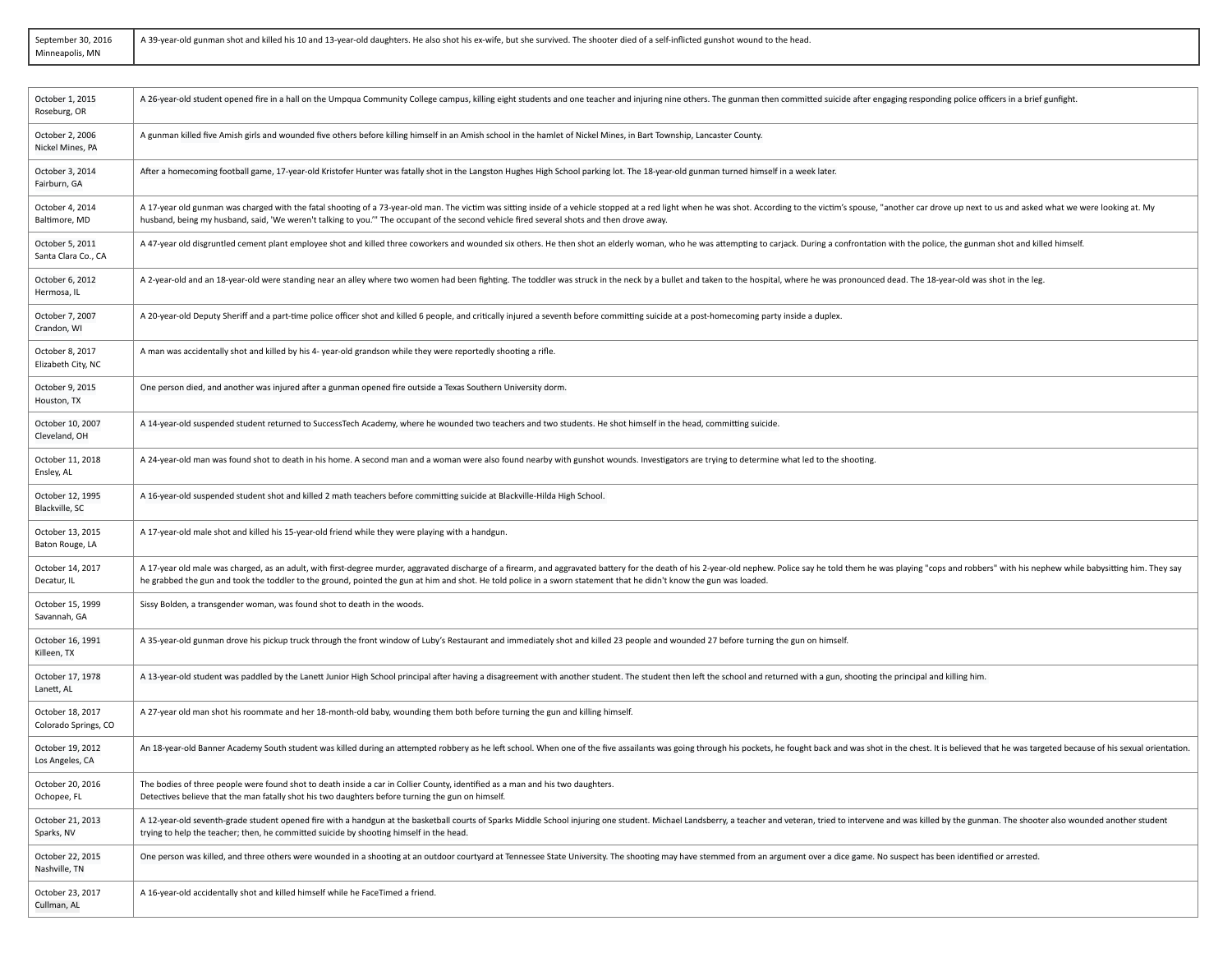| October 24, 2014<br>Marysville, WA       | A 15-year-old freshman shot five students in the cafeteria of Marysville Pilchuck High School, fatally wounding four. He then committed suicide.                                                                                                                                                                          |
|------------------------------------------|---------------------------------------------------------------------------------------------------------------------------------------------------------------------------------------------------------------------------------------------------------------------------------------------------------------------------|
| October 25, 2016<br>Roanoke, VA          | A gunman opened fire at FreightCar America in Roanoke, killing one employee and injuring three others before killing himself. He had been terminated from the company in March.                                                                                                                                           |
| October 26, 2008<br>Conway, AR           | Four young gunmen fatally shot an 18-year-old and a 19-year-old student and wounded a 19-year-old campus visitor in the leg outside the AR Hall dormitory at the University of Central Arkansas.                                                                                                                          |
| October 27, 2015<br>Acworth, GA          | A 2-year-old died after grabbing a handgun and shooting himself in his home.                                                                                                                                                                                                                                              |
| October 28, 2002<br>Tucson, AZ           | A failing nursing college student shot and killed three assistant professors of nursing at the University of Arizona before turning the gun on himself.                                                                                                                                                                   |
| October 29, 2016<br>Norristown, PA       | A 15-year-old boy was waving a gun around when he accidentally shot himself in the head. He died from his injuries at Jefferson Hospital.                                                                                                                                                                                 |
| October 30, 1985,<br>Springfield, PA     | A gunwoman with a decade's long history of paranoid schizophrenia opened fire at a Springfield PA shopping mall. She killed two men and a two-year-old boy.                                                                                                                                                               |
| October 31, 1980<br>Hueytown, AL         | A 17-year-old gunman pulled out a pistol and wounded a fellow student in the art room of Hueytown High School before turning the gun on himself.                                                                                                                                                                          |
| November 1, 2015<br>Winston-Salem, NC    | One person died, and another was injured after a gunman opened fire on the campus of Winston-Salem State University.                                                                                                                                                                                                      |
| November 2, 1999<br>Honolulu, HI         | A gunman fatally shot six of his co-workers and his supervisor at the Xerox Corporation.                                                                                                                                                                                                                                  |
| November 3, 2016<br>Orange, NJ           | A gunman opened fire on several people who were sitting on a porch. A 1-year-old boy and his 21-year-old uncle were killed. The boy's father and a 15-year-old boy were also shot but survived.                                                                                                                           |
| November 4, 1920<br>Middlesboro, KY      | Prof. Barnes of Middlesboro High School was fatally shot in retribution for whipping a female student.                                                                                                                                                                                                                    |
| November 5, 2009<br>Fort Hood, TX        | A US Army major and psychiatrist fatally shot 13 people and injured more than 30 others on the Fort Hood military base.                                                                                                                                                                                                   |
| November 6, 2016<br>Richmond, VA         | Noony Norwood, a transgender woman, was shot and mortally wounded. When the Richmond police released the victim's identity, Norwood's gender was misidentified.                                                                                                                                                           |
| November 7, 1994<br>Wickliffe, OH        | A 37-year-old former student killed the custodian and wounded the assistant principal, police officer, and a teacher at Wickliffe Middle School before being injured and taken into custody.                                                                                                                              |
| November 8, 2005<br>Jacksboro, TN        | A 15-year-old gunman shot and killed one of the assistant principals inside the Campbell County High School office. He also wounded the principal and another assistant principal.                                                                                                                                        |
| November 9, 2015<br>Detroit, MI          | A 9-year-old boy fatally shot himself with a shotgun at his home.                                                                                                                                                                                                                                                         |
| November 10, 1976<br>Detroit, MI         | A 46-year-old gunman killed his estranged wife as she was teaching thirty-six 6-and-7-year-old students at Burt Elementary School.                                                                                                                                                                                        |
| November 11, 1971<br>Spokane, WA         | A 21-year-old former MIT student, armed with a rifle, killed the 68-year-old caretaker, who came upon him wrecking St. Aloysius Roman Catholic Church. Then, he fled onto the campus of Gonzaga University, where he wounded f<br>The gunman was described by his father as a religious fanatic claiming to have visions. |
| November 12, 1982<br>Jackson, MS         | An 18-year-old gunman killed his 17-year-old girlfriend in her Algebra class at Wingfield High School before taking his own life.                                                                                                                                                                                         |
| November 13, 2008<br>Fort Lauderdale, FL | A 15-year-old gunman killed a 15-year-old classmate in the hallway of the Dillard High School.                                                                                                                                                                                                                            |
| November 14, 2015<br>De Queen, AR        | A 16-year-old boy was shot and killed by his 12-year-old brother. The two were shooting at crows near a cabin on the Cossatot River.                                                                                                                                                                                      |
| November 15, 1995<br>Lynnville, TN       | A 17-year-old gunman killed a student and teacher at Richland High School and severely wounded another teacher.                                                                                                                                                                                                           |
| November 16, 1904<br>Riverside, CA       | At an Indian School, a gunfight broke out between the pupils. A student who was shot returned fire, killing one student instantly and fatally wounding another.                                                                                                                                                           |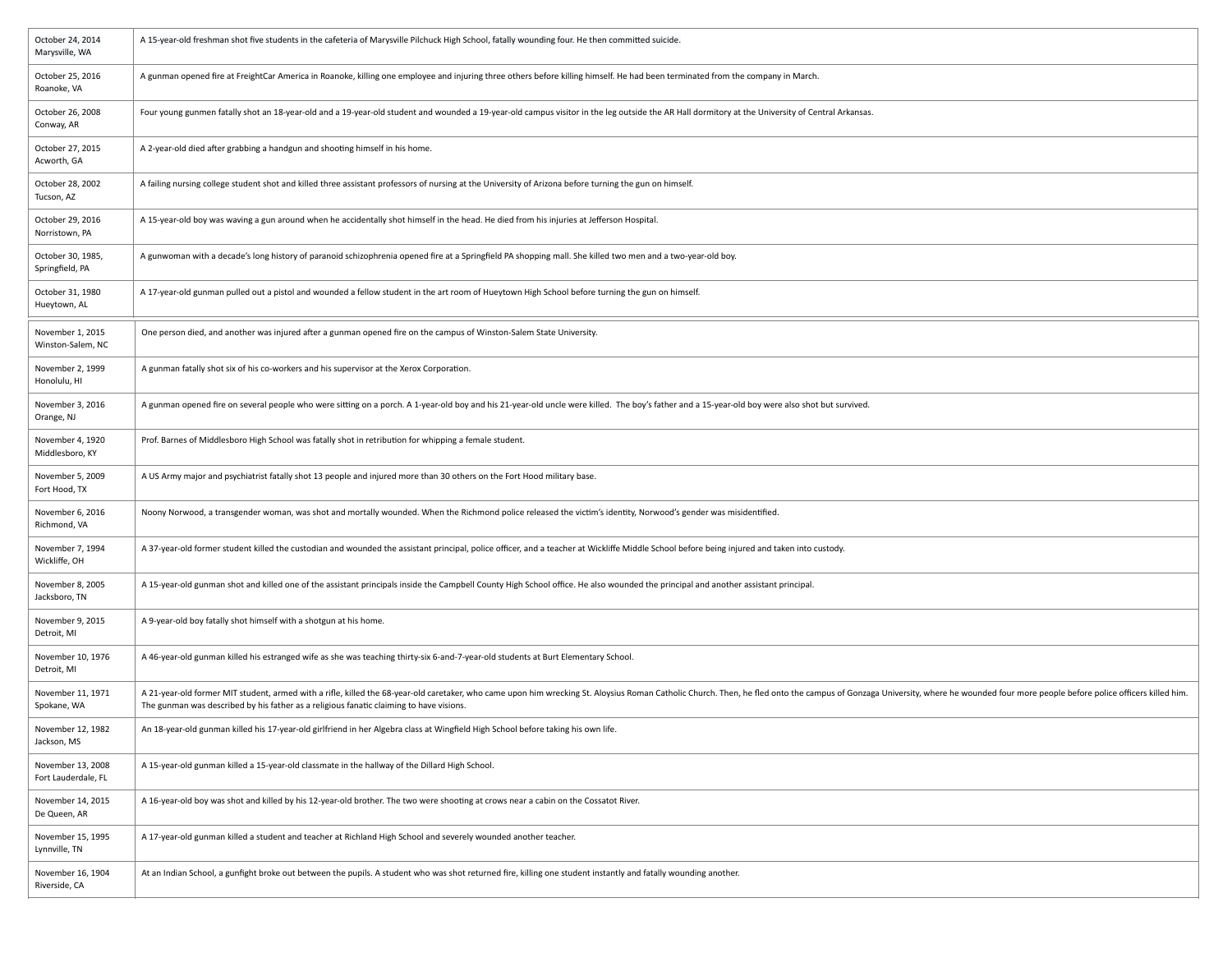| November 17, 2015<br>Benton, AR           | A 2-year-old child died after being shot. The child was transported to a hospital in Benton and later to a hospital in Little Rock, where the child was pronounced dead.                                                                                                                                                                                                                                                                                         |
|-------------------------------------------|------------------------------------------------------------------------------------------------------------------------------------------------------------------------------------------------------------------------------------------------------------------------------------------------------------------------------------------------------------------------------------------------------------------------------------------------------------------|
| November 18, 2015<br>Little Rock, AR      | A 6-year-old boy died Wednesday after he was shot. His aunt was later charged with manslaughter.                                                                                                                                                                                                                                                                                                                                                                 |
| November 19, 1969<br>Tomah, WI            | A 14-year-old gunman killed the principal of Tomah Junior High School in his office.                                                                                                                                                                                                                                                                                                                                                                             |
| November 20, 2015<br>North Las Vegas, NV  | A 16-year-old student was fatally shot during a fight after school hours involving multiple people on the campus of Mojave High School.                                                                                                                                                                                                                                                                                                                          |
| November 21, 2004<br>Meteor, WI           | A gunman shot and killed six people and wounded two others during a hunting trip.                                                                                                                                                                                                                                                                                                                                                                                |
| November 22, 2014<br>Sisseton, SD         | In a domestic violence incident, a gunman shot his girlfriend, three of her friends, and himself. He started shooting after they talked about breaking off their relationship, and she began moving out of the house that they<br>parents.                                                                                                                                                                                                                       |
| November 23, 2016<br>Troy, WV             | A 10-year-old boy was shot and killed after he and his 11-year-old brother accessed a loaded gun. Deputies said that the victim received a gunshot wound to the head, while the boys were "playing."                                                                                                                                                                                                                                                             |
| November 24, 2017<br>Yakima, WA           | A 17-year-old was gunned down in a front yard by a 15-year-old gunman. Police said the shooting was gang-related.                                                                                                                                                                                                                                                                                                                                                |
| November 25, 2016<br>Fairbanks, AK        | A 22-year-old man shot and killed his mother, wife, and 8-week-old child before turning the gun on himself.                                                                                                                                                                                                                                                                                                                                                      |
| November 26, 2016<br>Niota, TN            | A 13-year-old boy unintentionally shot and killed his 17-year-old sister while he was attempting to unload a gun.                                                                                                                                                                                                                                                                                                                                                |
| November 27, 1985<br>Spanaway, WA         | A 14-year-old girl killed her 15-year-old ex-boyfriend and a 14-year-old classmate in the gymnasium at Spanaway Junior High School. She later took her own life.                                                                                                                                                                                                                                                                                                 |
| November 28, 2015<br>Atlanta, GA          | A 6-year-old girl found a loaded gun tucked between the cushions of a sofa inside her apartment and fatally shot herself in the head. There were four other children and two adults present in the home at the time.                                                                                                                                                                                                                                             |
| November 29, 2010<br>Marinette, WI        | A 15-year-old gunman took 23 classmates and a teacher hostage in a classroom at Marinette High School for five hours. Police persuaded him to release the hostages. After officers entered the building, he shot himself in th                                                                                                                                                                                                                                   |
| November 30, 2018<br>Edmonds, WA          | According to a witness, a 16-year-old boy fatally shot a 17-year-old girl when he put one round in a gun and spun the cylinder as he pointed the revolver at objects and people in the room while pulling the trigger on the e<br>believed he did not know that each time he pulled the trigger, the cylinder advanced the bullet closer to the firing chamber. The last time he pointed it at the victim and pulled the trigger, the gun fired.                 |
| December 1, 1997<br>West Paducah, KY      | A 14-year-old gunman shot and killed three students and wounded five others as they participated in a prayer circle at Heath High School.                                                                                                                                                                                                                                                                                                                        |
| December 2, 2015<br>San Bernardino, CA    | Two gunmen killed 14 civilians and injured 22 others at the Inland Regional Center. They died in a shootout with the police later that same day.                                                                                                                                                                                                                                                                                                                 |
| December 3, 1985<br>Concord, NH           | A 16-year-old former student entered the Concord High School with a firearm and took two students hostage. Responding police officers fatally shot him after he aimed at the football coach.                                                                                                                                                                                                                                                                     |
| December 4, 1986<br>Lewistown, MT         | A 14-year-old Fergus High School student intended to shoot his French teacher for a failing grade but shot and killed the substitute teacher. He then wounded the vice-principal and two other students as he fled.                                                                                                                                                                                                                                              |
| December 5, 2007<br>Omaha, NE             | A 19-year-old gunman killed eight people and wounded four, two of them critically, in a mass shooting at the Westroads Mall before committing suicide.                                                                                                                                                                                                                                                                                                           |
| December 6, 2016<br>Mableton, GA          | A 14-year-old girl was shot and killed by an 11-year-old in an accidental shooting                                                                                                                                                                                                                                                                                                                                                                               |
| December 7, 2017<br>Aztec, NM             | A 21-year-old former student snuck into the Aztec High School disguised as a student and hid in an unlock washroom with a firearm hidden in his bag. He was spotted by a school custodian who chased after him, shouting "acti<br>killed two students who were caught in the hallway before the police arrived. The previous year, the shooter was investigated by the FBI when he asked "where to find cheap assault rifles for a mass shooting" on an online f |
| December 8, 1980<br>New York, NY          | A gunman fatally shot John Lennon in the archway of his residence. The gunman stated that he was incensed by Lennon's lifestyle, public statements, and lyrics.                                                                                                                                                                                                                                                                                                  |
| December 9, 2007<br>Arvada/CO Springs, CO | A 24-year-old gunman opened fire at the Youth With A Mission training center, killing two and wounding two others before escaping. Later that day, he shot and killed two more people and injured three at the New Life Church<br>safety team who had been carrying a licensed firearm.                                                                                                                                                                          |
| December 10, 1998<br>Detroit, MI          | A 52-year-old professor at Wayne State University was killed by a 48-year-old graduate doctoral student.                                                                                                                                                                                                                                                                                                                                                         |